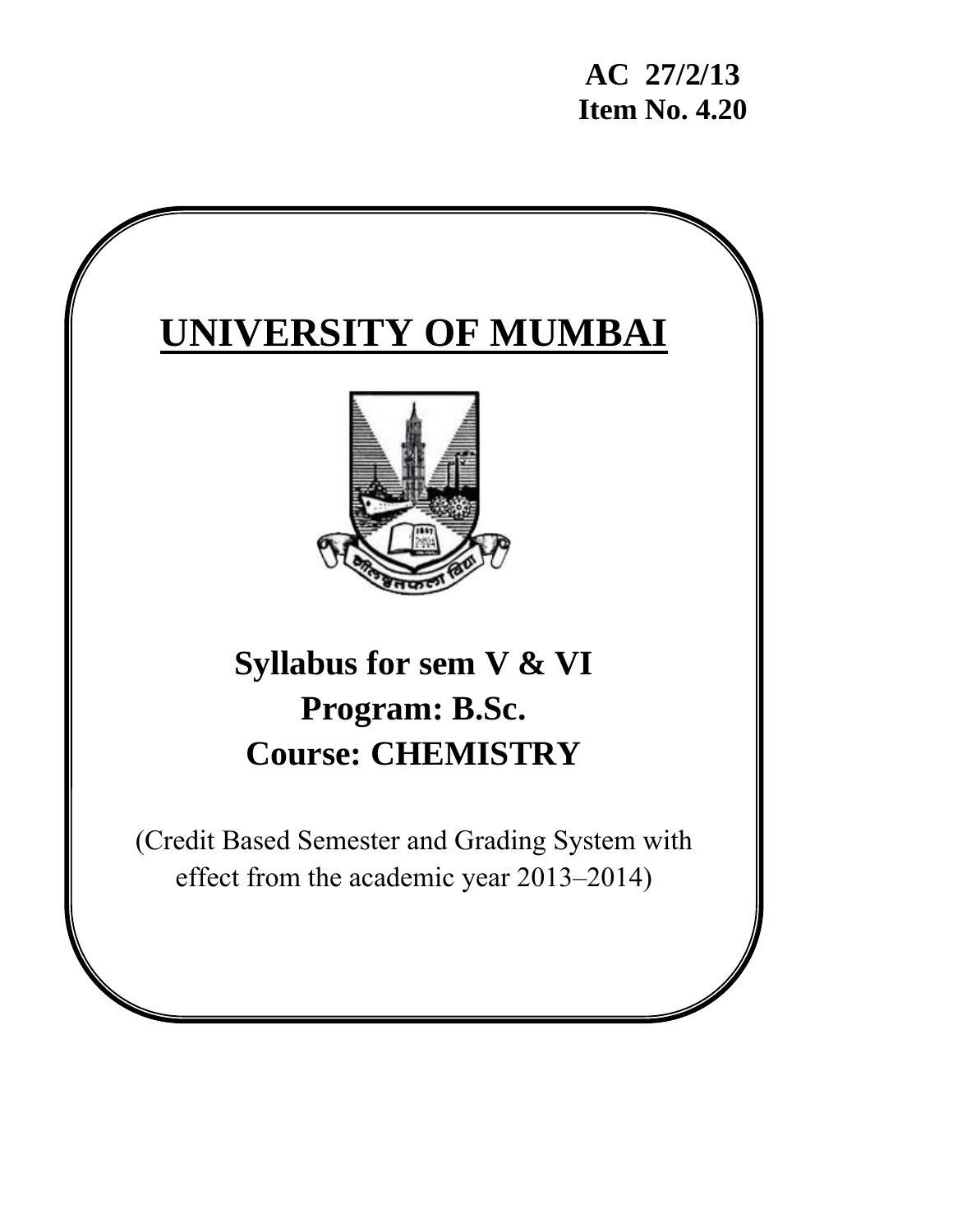## **T.Y.B.Sc.**

### **CHEMISTRY Credit Based Semester and Grading System To be implemented from the Academic year 2013-2014**

## **SEMESTER V**

## **Theory Course UNIT TOPICS Credits L / Week USCH501 I 1.1 Colligative Properties of Dilute Solutions (8L) 1.1.1** Dilute solution, colligate properties, Raoult's law, relative lowering of vapour pressure.  **1.1.2** Elevation in boiling point of a solution, thermodynamic derivation relating elevation in the boiling point of a solution and the molar mass of the non-volatile solute.  **1.1.3** Depression in freezing point of a solution, thermodynamic derivation relating the depression in the freezing point of a solution and the molar mass of the non-volatile solute.  **1.1.4** Osmotic pressure, van't Hoff's equation for osmotic pressure, (derivation is expected) and determination of molar mass of the solute. Abnormal molar masses of solutes and van't Hoff factor (calculation of Degree of Association and Degree of Dissociation.) **1.2 Phase Rule (7L) 1.2.1** Gibb's phase rule and terms involved in the equation. **1.2.2** Application of phase rule to ONE component systems (i) water system, (ii) sulphur system **1.2.3** Application of phase rule to TWO component systems, condensed systems, condensed phase rule, eutectic systems (Lead-Silver system), desilverisation of lead. **1.2.4** Introduction to three component system, explanation of phase diagram  $2.5 \t1 \t1$

for three liquids forming one

immiscible pair.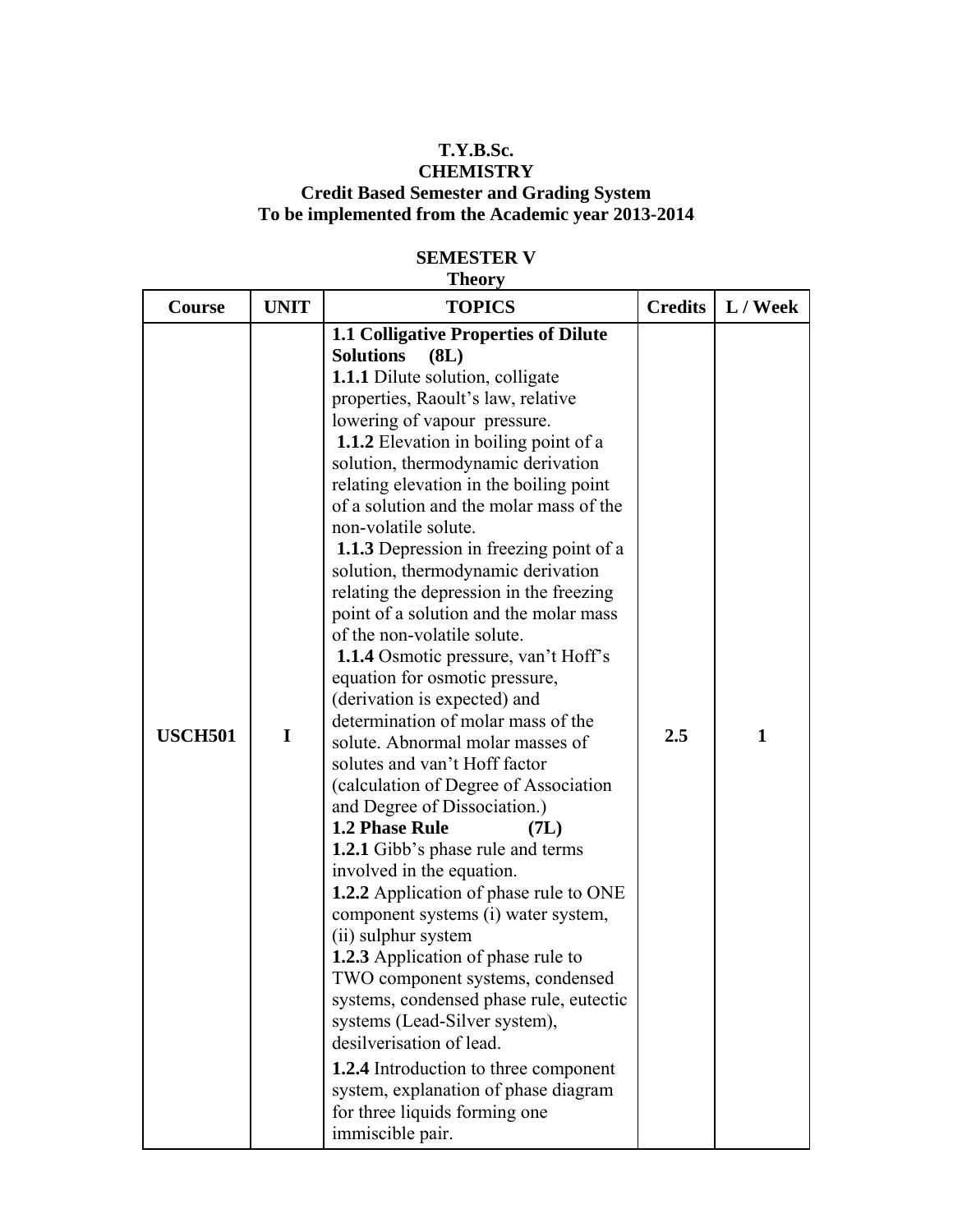|              | 2.1 Surface Chemistry & Catalysis          |              |
|--------------|--------------------------------------------|--------------|
|              | (9L)                                       |              |
|              | 2.1.1 Adsorption: Physical and             |              |
|              |                                            |              |
|              | Chemical Adsorption, types of              |              |
|              | adsorption isotherms . Langmuir's          |              |
|              | adsorption isotherm (Postulates and        |              |
|              | derivation expected). B.E.T. equation      |              |
|              | for multilayer adsorption, (derivation     |              |
|              | not expected). significance of the terms   |              |
|              | involved in the equation is                |              |
|              | expected.), determination of surface       |              |
|              | area of an adsorbent using B.E.T.          |              |
|              | equation. Numericals on surface area       |              |
|              |                                            |              |
|              | determination are expected.                |              |
|              | 2.1.2 Catalysis: Homogeneous and           |              |
|              | heterogeneous catalysis, catalytic         |              |
|              | activity and selectivity, promoters,       |              |
|              | inhibitors, catalyst poisoning and         |              |
|              | deactivation,                              |              |
|              | 2.1.3 Acid-Base catalysis, mechanism       |              |
| $\mathbf{I}$ | and kinetics of acid-base catalyzed        | $\mathbf{1}$ |
|              | reactions, effect of pH on acid-base       |              |
|              | catalyzed reactions. Mechanism and         |              |
|              | kinetics of enzyme catalyzed reaction      |              |
|              | (Michaelis-Menten equation).               |              |
|              |                                            |              |
|              | 2.2 Colloids<br>6L)                        |              |
|              | 2.2.1 Introduction to colloidal state of   |              |
|              | matter.                                    |              |
|              | 2.2.2 Origin of charge on colloidal        |              |
|              | particles. Concept of electrical double    |              |
|              | layer, zeta potential, Helmholtz and       |              |
|              | Stern model, Electro-kinetic               |              |
|              | phenomena: 1. Electrophoresis              |              |
|              | ,2. Electrophoresis ,3. Streaming          |              |
|              | potential 4. Sedimentation potential.      |              |
|              | 2.2.3 Colloidal electrolytes.              |              |
|              | 2.2.4 Donnan Membrane Equilibrium.         |              |
|              | 2.2.5 Surfactants, micelle formation,      |              |
|              | applications of surfactants in             |              |
|              | detergents, food industry, in pesticide    |              |
|              | formulations.                              |              |
|              |                                            |              |
|              | 3.1<br>Electrochemistry-                   |              |
|              | <b>Electrochemical cells</b><br>(15L)      |              |
|              | <b>3.1.1</b> Lewis concept of Activity and |              |
|              | Activity coefficient, Mean ionic           |              |
| III          | activity and mean ionic activity           | $\mathbf{1}$ |
|              | coefficient $\gamma_+$ of an electrolyte,  |              |
|              | expression for activities of electrolytes  |              |
|              | of different valence type, ionic strength  |              |
|              | of a solution, Debye-Huckel limiting       |              |
|              | law (derivation not expected)              |              |
|              |                                            |              |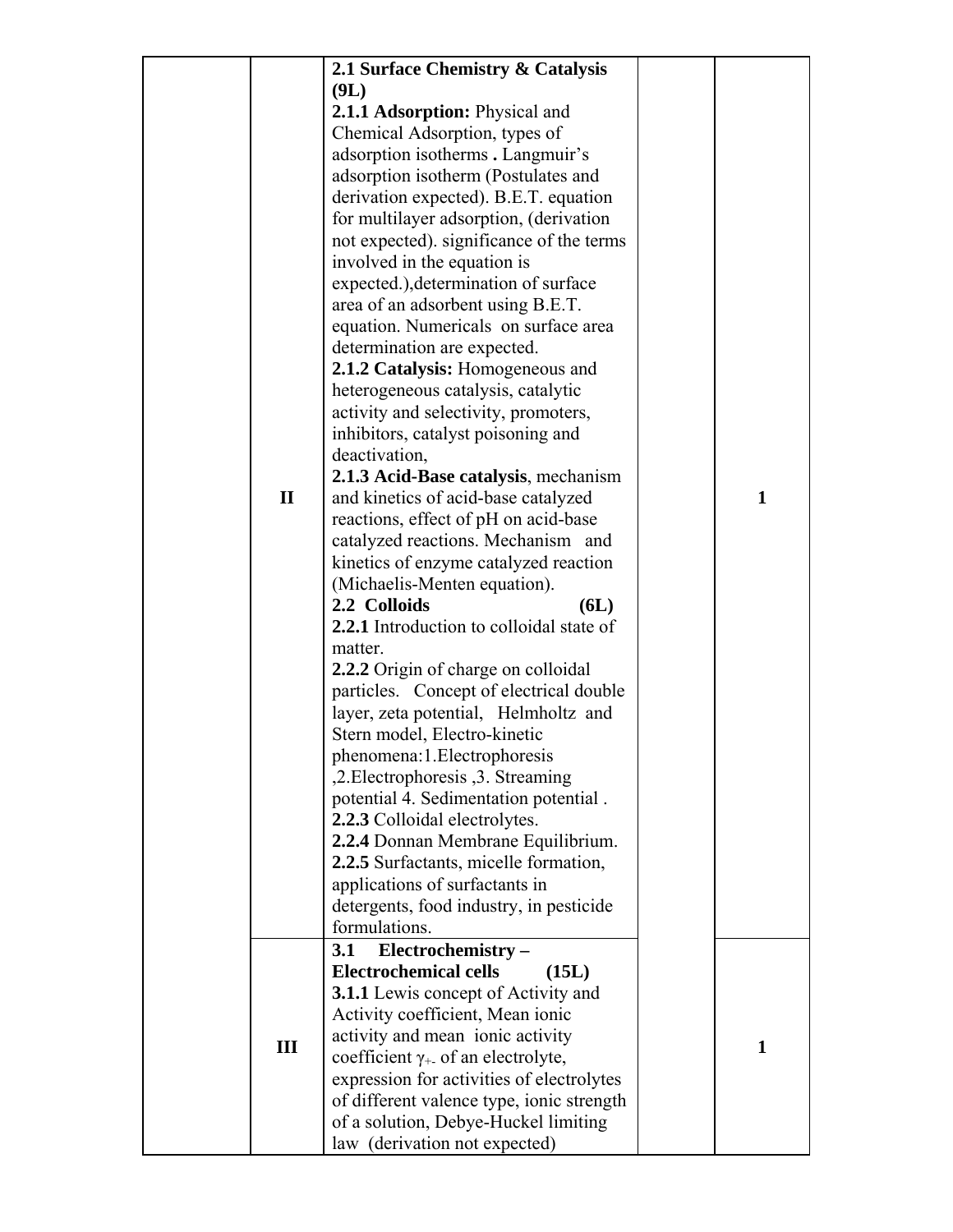|    | 3.1.2 Classification of cells: 1 chemical      |              |
|----|------------------------------------------------|--------------|
|    | cells without transference                     |              |
|    | 2. Concentration cells with and without        |              |
|    | transference (derivations of                   |              |
|    | expression for concentration cell EMF          |              |
|    | are expected) Origin of liquid-liquid          |              |
|    | junction potential and its elimination         |              |
|    | using a salt bridge.                           |              |
|    | <b>3.1.3</b> Applications of EMF               |              |
|    | measurements in the determination              |              |
|    | of 1. pH of a solution using                   |              |
|    | quinhydrone and glass electrode. 2             |              |
|    | solubility and solubility product of           |              |
|    | sparingly soluble salts using chemical         |              |
|    | cell and concentration cell method 3.          |              |
|    | determination of liquid-liquid junction        |              |
|    | potential.                                     |              |
|    | <b>4.1 Introduction to Polymers</b><br>(8L)    |              |
|    | 4.1.1 Basic terms : macromolecule,             |              |
|    | monomer, repeat unit, degree of                |              |
|    | polymerization.                                |              |
|    | 4.1.2. Classification of polymers              |              |
|    | based on (i) source, (ii) structure, (iii)     |              |
|    | thermal response, (iv) physical                |              |
|    | properties.                                    |              |
|    | <b>4.1.3. Molar masses of polymers: 1.</b>     |              |
|    | Number average molar mass, 2. Weight           |              |
|    | average molar mass, 3. Viscosity               |              |
|    | average molar mass, monodispersity,            |              |
|    | polydispersity.                                |              |
|    | 4.1.4. Methods of determining molar            |              |
|    | masses of polymers : 1. Ultreentrifuge         |              |
|    | method (Limiting velocity method               |              |
|    | only). Viscosity method (Mark-                 |              |
| IV | Houwink equation).                             | $\mathbf{1}$ |
|    | 4.1.5. Introduction to light emmiting          |              |
|    | polymers (characteristics, method of           |              |
|    | preparation and it's application are           |              |
|    | expected).                                     |              |
|    | <b>4.2 Crystalline State</b><br>(7L)           |              |
|    | 4.2.1. Laws of Crystallography                 |              |
|    | <b>4.2.2.</b> Characteristics of simple cubic, |              |
|    | face centered and body centered cubic          |              |
|    | system, inter planar distance in cubic         |              |
|    | lattices (only expressions for ratios of       |              |
|    | inter planar distances are expected).          |              |
|    | 4.2.3. Use of X-rays in the study of           |              |
|    | crystal structure, Bragg's equation (          |              |
|    | derivation expected), X- ray diffraction       |              |
|    | method of studying crystal lattices,           |              |
|    | structure of NaCl and KCl,                     |              |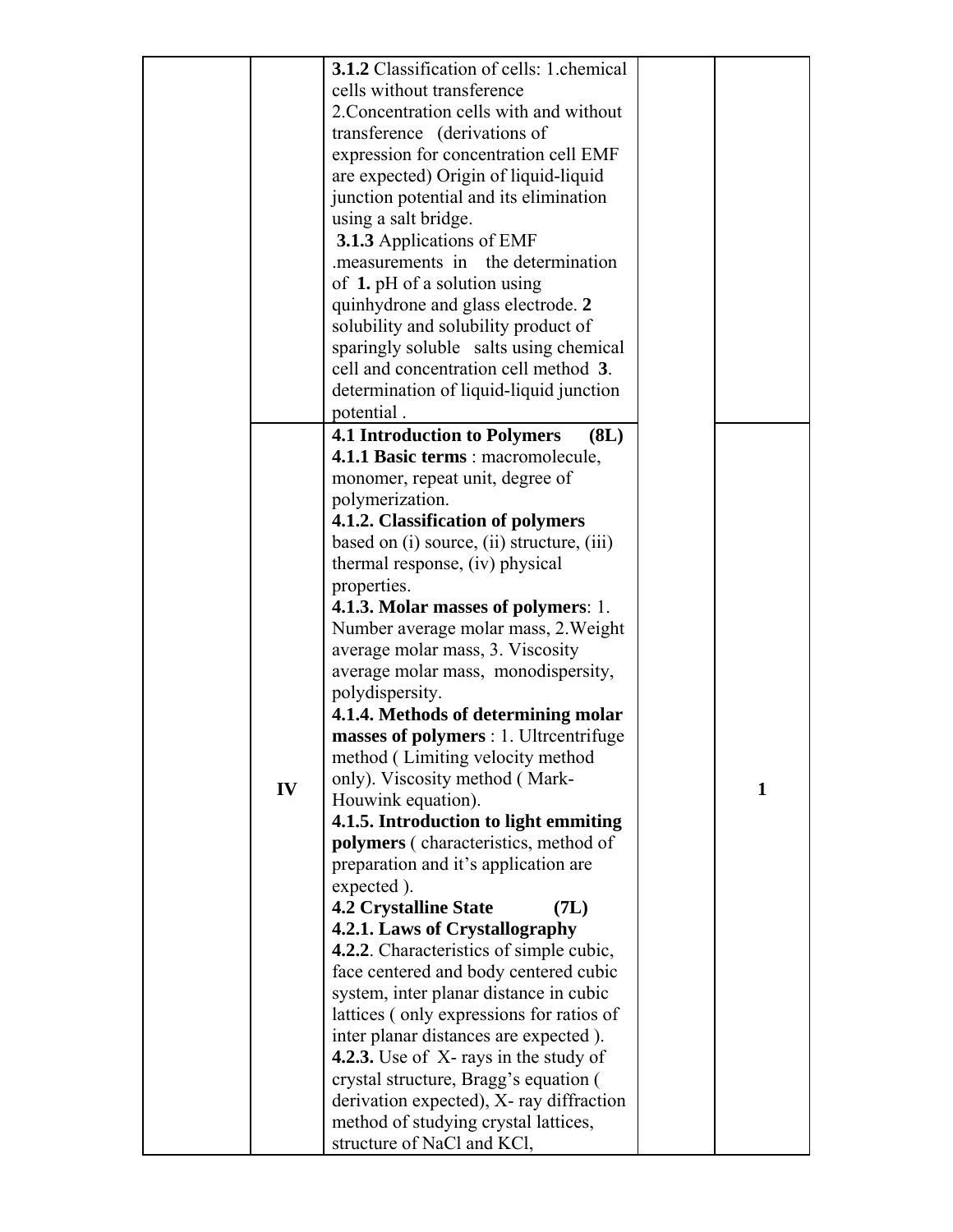|                |   | determination of Avagadro number.                                                                                                                                                                                                                                                                                                                                                                                                                                                                                                                                                                                                                                                                                    |     |   |
|----------------|---|----------------------------------------------------------------------------------------------------------------------------------------------------------------------------------------------------------------------------------------------------------------------------------------------------------------------------------------------------------------------------------------------------------------------------------------------------------------------------------------------------------------------------------------------------------------------------------------------------------------------------------------------------------------------------------------------------------------------|-----|---|
|                |   | <b>4.2.4.</b> Elementary idea of defects in                                                                                                                                                                                                                                                                                                                                                                                                                                                                                                                                                                                                                                                                          |     |   |
|                |   | crystals-Frenkel defect and Schottky                                                                                                                                                                                                                                                                                                                                                                                                                                                                                                                                                                                                                                                                                 |     |   |
|                |   | defect.                                                                                                                                                                                                                                                                                                                                                                                                                                                                                                                                                                                                                                                                                                              |     |   |
|                |   | <b>1. Chemical Bonding And Solid State</b>                                                                                                                                                                                                                                                                                                                                                                                                                                                                                                                                                                                                                                                                           |     |   |
|                |   | <b>Chemistry</b><br>(15L)                                                                                                                                                                                                                                                                                                                                                                                                                                                                                                                                                                                                                                                                                            |     |   |
| <b>USCH502</b> | I | 1.1 Molecular Symmetry (10L)<br><b>1.1.1</b> Introduction and Importance.<br>1.1.2 Symmetry elements and<br>symmetry operations.<br><b>1.1.3</b> Concept of a Point Group with<br>illustrations using the following point<br>gro ups: (i) $C_{\alpha v}$ (HCl), (ii) $D_{\alpha h}$ (H <sub>2</sub> ),<br>(iii) C2v (H <sub>2</sub> O), (iv) C <sub>3v</sub> (NH <sub>3</sub> ), (v) C <sub>2h</sub><br>(trans – trichloroethylene), and (vi) $D_{3h}$<br>$(BCl3)$ .<br>1.2 Molecular Orbital Theory for<br><b>Polyatomic Species</b><br>(5L)<br><b>1.2.1</b> Simple triatomic species: $H_3^+$ and<br>$H3$ (correlation between bond angle and<br>Molecular orbitals).<br><b>1.2.2</b> Other molecules (considering | 2.5 | 1 |
|                |   | only $\sigma$ -bonding): i) BeH <sub>2</sub> , ii) H <sub>2</sub> O,                                                                                                                                                                                                                                                                                                                                                                                                                                                                                                                                                                                                                                                 |     |   |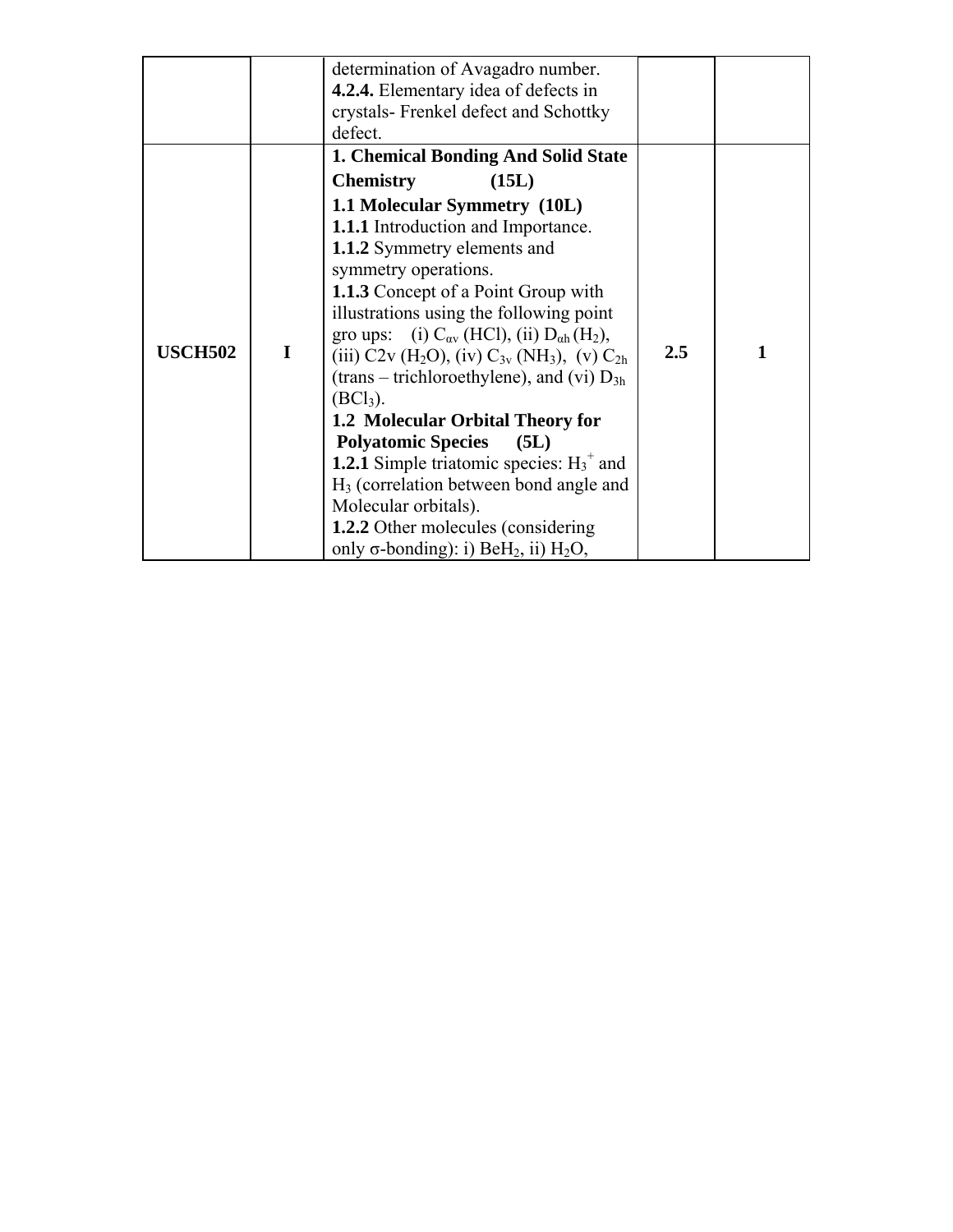|              | 2. Solid Materials<br>(15L)                    |              |
|--------------|------------------------------------------------|--------------|
|              | 2.1 Structures of Solids (10L)                 |              |
|              | 2.1.1 Importance of solid state                |              |
|              | chemistry.                                     |              |
|              | 2.1.2 Classification of solids on the          |              |
|              | basis of bonding.                              |              |
|              | 2.1.3 Explanation of terms iz.crystal          |              |
|              | lattice, lattice points, unit cells and        |              |
|              | lattice constants.                             |              |
|              | 2.1.4 Closest packing of rigid spheres         |              |
|              | (hcp, ccp), packing density in simple          |              |
|              | cubic, bcc, fcc and hcp lattices               |              |
|              | (numerical problems expected).                 |              |
|              | <b>2.1.5</b> Structure metallic solids.        |              |
|              | 2.1.6 Tetrahedral and octahedral               |              |
|              | interstitial voids in ccp lattice,             |              |
|              | tetrahedral holes, limiting radius ratios      |              |
| $\mathbf{I}$ | for different coordination numbers and         | $\mathbf{1}$ |
|              | their significance, calculation of             |              |
|              | limiting radius ratio for coordination         |              |
|              | number 4.                                      |              |
|              | 2.1.7 Structures of sodium chloride and        |              |
|              | cesium chloride.                               |              |
|              | 2.2 Superconductivity<br>(05L)                 |              |
|              | 2.2.1 Superconductivity, Meissner              |              |
|              | effect.                                        |              |
|              | <b>2.2.2</b> Different superconducting         |              |
|              | materials viz, convential                      |              |
|              | superconductors, organic                       |              |
|              | superconductors, alkali metal fullerides       |              |
|              | $(A_3C_{60})$ and high temperature             |              |
|              | Superconductors.                               |              |
|              | 2.2.3 Applications of superconducting          |              |
|              | materials.                                     |              |
|              | 3. Chemistry of elements<br>(15L)              |              |
|              | 3.1 Inner transition elements (3L)             |              |
|              | <b>3.1.1</b> Introduction: position of f-block |              |
|              | elements and comparison between                |              |
|              | lanthanides and actinides                      |              |
|              | <b>3.1.2</b> The shapes of $f$ -orbitals.      |              |
|              | 3.1 Lanthanides Series (10L)                   |              |
| III          | <b>3.2.1</b> Chemistry of lanthanides with     | 1            |
|              | reference to (i) lanthanide contraction,       |              |
|              | (ii) Oxidation states (iii) magnetic and       |              |
|              | spectral properties,                           |              |
|              | 3.2.2 Occurrence, extraction and               |              |
|              | separation of lanthanides by Solvent           |              |
|              | extraction.                                    |              |
|              | <b>3.2.3</b> Applications of lanthanides.      |              |
|              |                                                |              |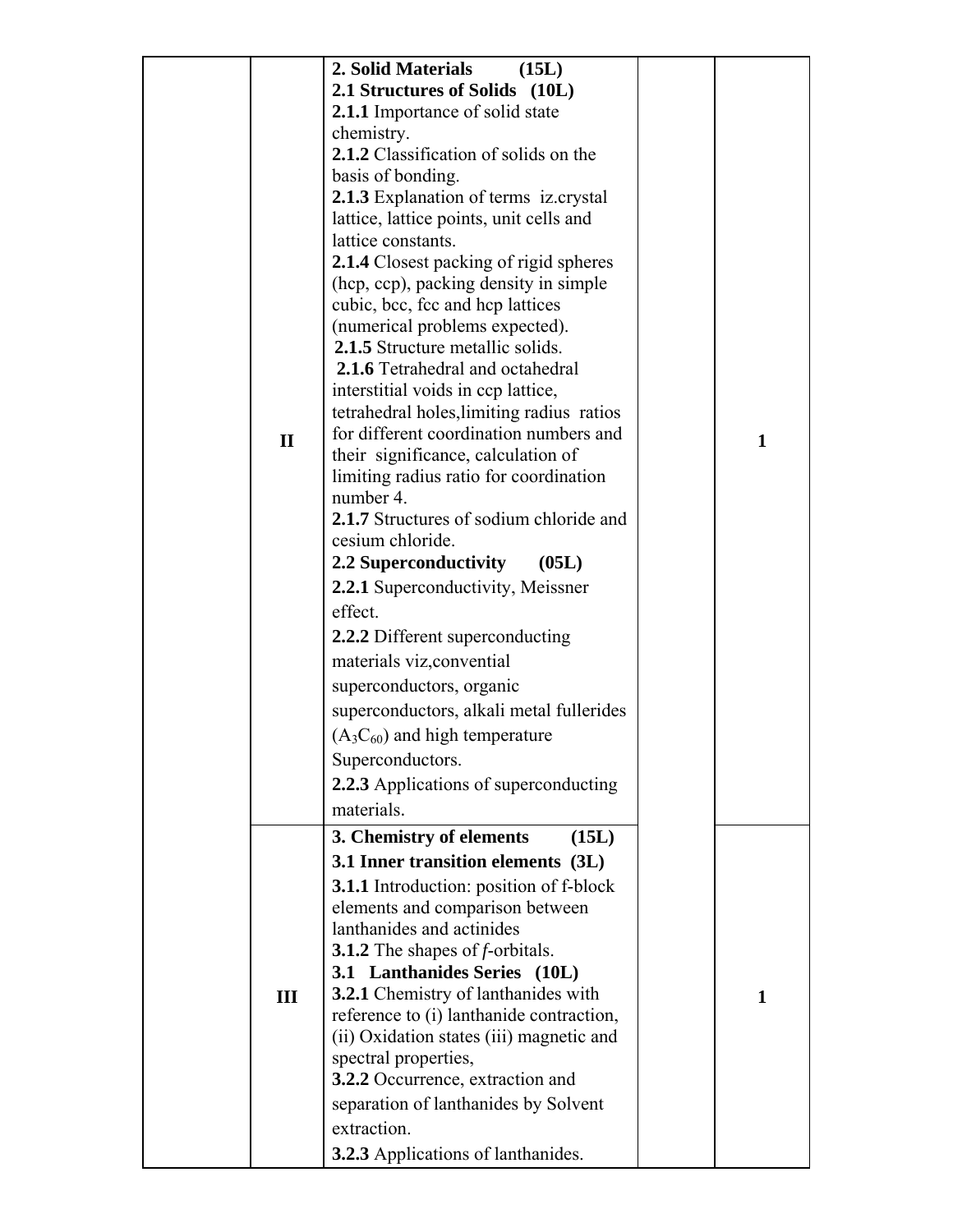|                |    | <b>3.3 Actinides Series</b><br>(2L)                                  |     |              |
|----------------|----|----------------------------------------------------------------------|-----|--------------|
|                |    | 3.3.1 Chemistry of Uranium and with                                  |     |              |
|                |    | reference to occurrence, extraction                                  |     |              |
|                |    | (solvent extraction method),                                         |     |              |
|                |    | <b>3.3.2</b> Properties and applications.                            |     |              |
|                |    | 4. Solution Chemistry                                                |     |              |
|                |    | <b>4.1 Acid-base Chemistry in Aqueous</b>                            |     |              |
|                |    | Medium (8L)                                                          |     |              |
|                |    | 4.1.1 Acidity of mono- and polyatomic                                |     |              |
|                |    | cations.                                                             |     |              |
|                |    | 4.1.2 Basicity of mono- and polyatomic                               |     |              |
|                |    | anions (discussion for 4.1.1 as well as                              |     |              |
|                |    | 4.1.2 to Include Latimer equation and                                |     |              |
|                | IV | predominance diagrams).                                              |     | $\mathbf{1}$ |
|                |    | <b>4.2 Chemistry in Non-aqueous</b>                                  |     |              |
|                |    | <b>Solvents</b><br>(7L)                                              |     |              |
|                |    | 4.2.1 Classification of solvents and                                 |     |              |
|                |    | importance of non-aqueous solvents.                                  |     |              |
|                |    | 4.2.2 Characteristics and study of                                   |     |              |
|                |    | liquid ammonia, dinitrogen tetraoxide                                |     |              |
|                |    | and acetic acid as non-aqueous                                       |     |              |
|                |    | solvents with respect to (i) acid-base                               |     |              |
|                |    | reactions and (ii) redox reactions.                                  |     |              |
|                |    | 1.1. Mechanism of Organic                                            |     |              |
|                |    | <b>Reactions (15L)</b>                                               |     |              |
|                |    | 1.1.1 Thermodynamic and Kinetic                                      |     |              |
|                |    | control of organic reactions: Concept                                |     |              |
|                |    | with mechanisms of the following                                     |     |              |
|                |    | reactions: addition of HX to butadiene;                              |     |              |
|                |    | sulfonation of naphthalene.                                          |     |              |
|                |    | Nucleophilicity/electrophilicity vs                                  |     |              |
|                |    | Basicity/acidity.                                                    |     |              |
|                |    | 1.1.2 Mechanism of elimination                                       |     |              |
|                |    | reactions, with stereochemistry: E1 and                              |     |              |
|                |    | E2 reactions: regioselectivity (Saytzeff)                            |     |              |
|                |    | and Hofmann rules).                                                  |     |              |
| <b>USCH503</b> | I  | 1.1.3 Mechanism of reactions of                                      | 2.5 | 1            |
|                |    | carbonyl compounds with                                              |     |              |
|                |    | nucleophiles: 1.1.3.1 Formation of                                   |     |              |
|                |    | acetals/ketals from aldehydes and                                    |     |              |
|                |    | ketones. 1.1.3.2 Reaction of aldehydes                               |     |              |
|                |    | and ketones with primary and                                         |     |              |
|                |    | secondary amines. 1.1.3.3 Acyl                                       |     |              |
|                |    | nucleophilic substitution (tetrahedral<br>mechanism): Acid catalysed |     |              |
|                |    | esterification of Carboxylic acids and                               |     |              |
|                |    | base promoted hydrolysis of esters.                                  |     |              |
|                |    | 1.1.4 Mechanism of rearrangements                                    |     |              |
|                |    | with examples and stereochemistry                                    |     |              |
|                |    | wherever applicable. 1.1.4.1 Migration                               |     |              |
|                |    | to electron deficient carbon: Pinacol,                               |     |              |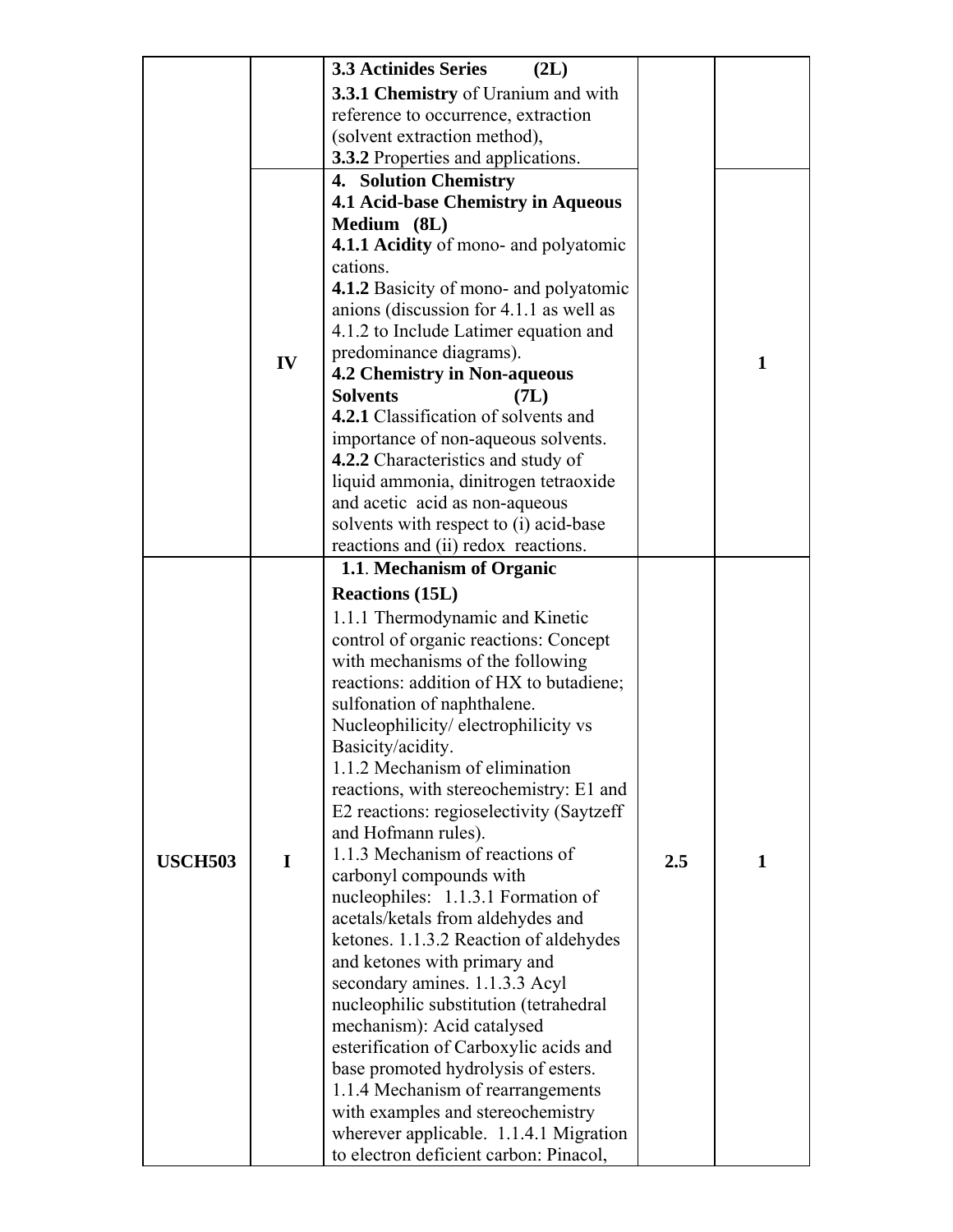|              | Benzylic acid. 1.1.4.2 Migration to           |              |
|--------------|-----------------------------------------------|--------------|
|              | electron deficient nitrogen: Beckmann,        |              |
|              | Hofmann.                                      |              |
|              | 1.1.5 Mechanism of the following              |              |
|              |                                               |              |
|              | reactons with synthetic application:          |              |
|              | Claisen condensation, Michael                 |              |
|              | addition.                                     |              |
|              | 2. Stereochemistry<br>(15L)                   |              |
|              | 2.1.1 Molecular chirality and element         |              |
|              |                                               |              |
|              | of symmetry: Mirror Plane symmetry            |              |
|              | (inversion centre), rotation-reflection       |              |
|              | (alternating) axis, Chirality of              |              |
|              | compounds without stereogenic                 |              |
|              | centre: cummulenes, spirans and               |              |
|              | biphenyls.                                    |              |
|              |                                               |              |
|              | 2.1.2 Stability of cycloalkanes: Strains      |              |
|              | in cycloalkanes-angle, eclipising,            |              |
|              | transannular (3 to 8 membered).               |              |
|              | Conformations of cyclohexane, mono-           |              |
|              | and di- alkyl cyclohexanes and their          |              |
|              | relative stabilities.                         |              |
|              |                                               |              |
| $\mathbf{I}$ | 2.1.3 Stereo selectivity and Stereo           | $\mathbf{1}$ |
|              | specificity: Idea of enantioselectivity       |              |
|              | (ee) and diastereoselectivity                 |              |
|              | (de). Topicity-enantiotopic and               |              |
|              | diastereotopic atoms, groups and faces.       |              |
|              | <b>Stereochemistry of-</b>                    |              |
|              | (1) Substitution reactions- $S_N$ 1, $S_N$ 2, |              |
|              |                                               |              |
|              | $S_N$ i (reaction of alcohol with thionyl     |              |
|              | chloride). (2) $E_2$ -anti-elimination-Base   |              |
|              | induced dehydrohalogenation of 1-             |              |
|              | bromo-1,2-diphenylpropane.                    |              |
|              | (3) Addition reactions to olefins-i)          |              |
|              | catalytic hydrogenation ii) bromination       |              |
|              | (electrophilic anti addition) (iii)syn-       |              |
|              |                                               |              |
|              | hydroxylation (molecular addition)            |              |
|              | with $OsO4$ and KMn $O4$ .                    |              |
|              | 3.1 Carbohydrates<br>(10L)                    |              |
|              | 3.1.1 Introduction: Classification,           |              |
|              | Sources, Reducing and non-reducing            |              |
|              | sugars DL notation.                           |              |
|              | 3.1.2 Structures of monosaccharides:          |              |
|              | Fischer projection (4-6 carbon                |              |
|              | monosaccharides and Haworth                   |              |
| III          |                                               | $\mathbf{1}$ |
|              | formula-Furanose and pyranose forms           |              |
|              | of pentoses and hexoses.                      |              |
|              | Interconversion :open and Haworth             |              |
|              | forms of monosaccharides with 5 and           |              |
|              | 6 carbons. Chair conformation with            |              |
|              | stereochemistry of D-glucose and D-           |              |
|              |                                               |              |
|              | fructose. Stability of chair forms of D-      |              |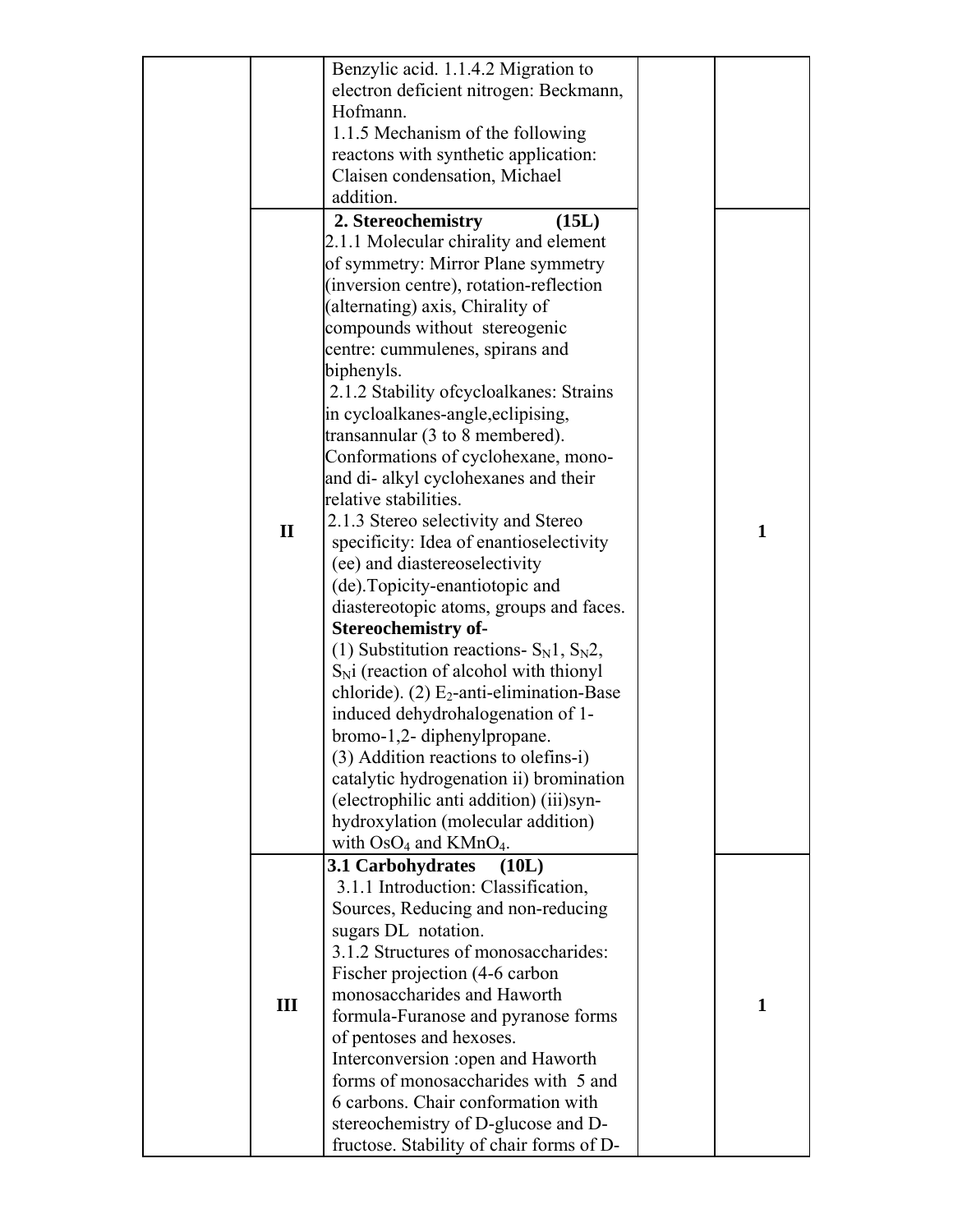|  | glucose.                                                             |  |
|--|----------------------------------------------------------------------|--|
|  | 3.1.3 Determination of open chain                                    |  |
|  | configuration- of D-glucose assuming                                 |  |
|  | the configuration of D-arabinose; and                                |  |
|  | of D-fructose assuming the                                           |  |
|  | configuration of D-glucose.                                          |  |
|  | 3.1.4 Anomers and epimers of                                         |  |
|  | monosaccharides. Enantiomers and                                     |  |
|  | diastereomers of glucose. Mutarotation                               |  |
|  | (with mechanism) in D-glucose.                                       |  |
|  | 3.1.5 Chain lengthening and shortening                               |  |
|  | reaction: Modified kiliani-fischer                                   |  |
|  | synthesis. Wohl method.                                              |  |
|  | 3.1.6 Reactions of D-glucose and D-                                  |  |
|  | fructose: (a) osazone formation $(b)$                                |  |
|  | reduction- $H_2/Ni$ , NaBH <sub>4</sub> c) oxidation-                |  |
|  | bromine water, $HNO3$ , $HIO4$ . D)                                  |  |
|  | interconversion of D-glucose                                         |  |
|  | and D-fructose e) acetylation f)                                     |  |
|  | methylation [e and f with cyclic                                     |  |
|  | pyranose form].                                                      |  |
|  | 3.1.7 Commercial importance of                                       |  |
|  | carbohydrates in pharmaceutical,                                     |  |
|  | paper, food and Textile industries.                                  |  |
|  | 3.2. IUPAC Nomenclature (5L)                                         |  |
|  | IUPAC systematic and accepted trivial                                |  |
|  | nomenclature of the following classes                                |  |
|  | of compounds, including substituted                                  |  |
|  | ones (up to 2 substituents/ functional                               |  |
|  | groups):                                                             |  |
|  | <b>3.2.1</b> (a) Bicyclic compounds- spiro-                          |  |
|  | fused, and bridged (upto 11carbon                                    |  |
|  | atoms)-saturated and unsaturated                                     |  |
|  | compounds.                                                           |  |
|  | $3.2.2$ (b) Biphenyls.                                               |  |
|  | 3.2.3 (c) Cummulenes upto 3 double                                   |  |
|  | bonds (d) Monocyclic (5 and 6<br>membered) aromatic and non-aromatic |  |
|  | heterocyclic compounds containing a                                  |  |
|  | maximum of two hetero atoms among                                    |  |
|  | $N, O, S$ .                                                          |  |
|  | 3.1.1Introduction:Classification,                                    |  |
|  | Sources, Reducing and non-reducing                                   |  |
|  | sugars DL notation.                                                  |  |
|  | <b>3.1.2</b> Structures of monosaccharides:                          |  |
|  | Fischer projection (4-6 carbon                                       |  |
|  | monosaccharides and Haworth                                          |  |
|  | formula-Furanose and pyranose forms                                  |  |
|  | of pentoses and hexoses.                                             |  |
|  | Interconversion : open and Haworth                                   |  |
|  | forms of monosaccharides with 5 and                                  |  |
|  | 6 carbons. Chair conformation with                                   |  |
|  |                                                                      |  |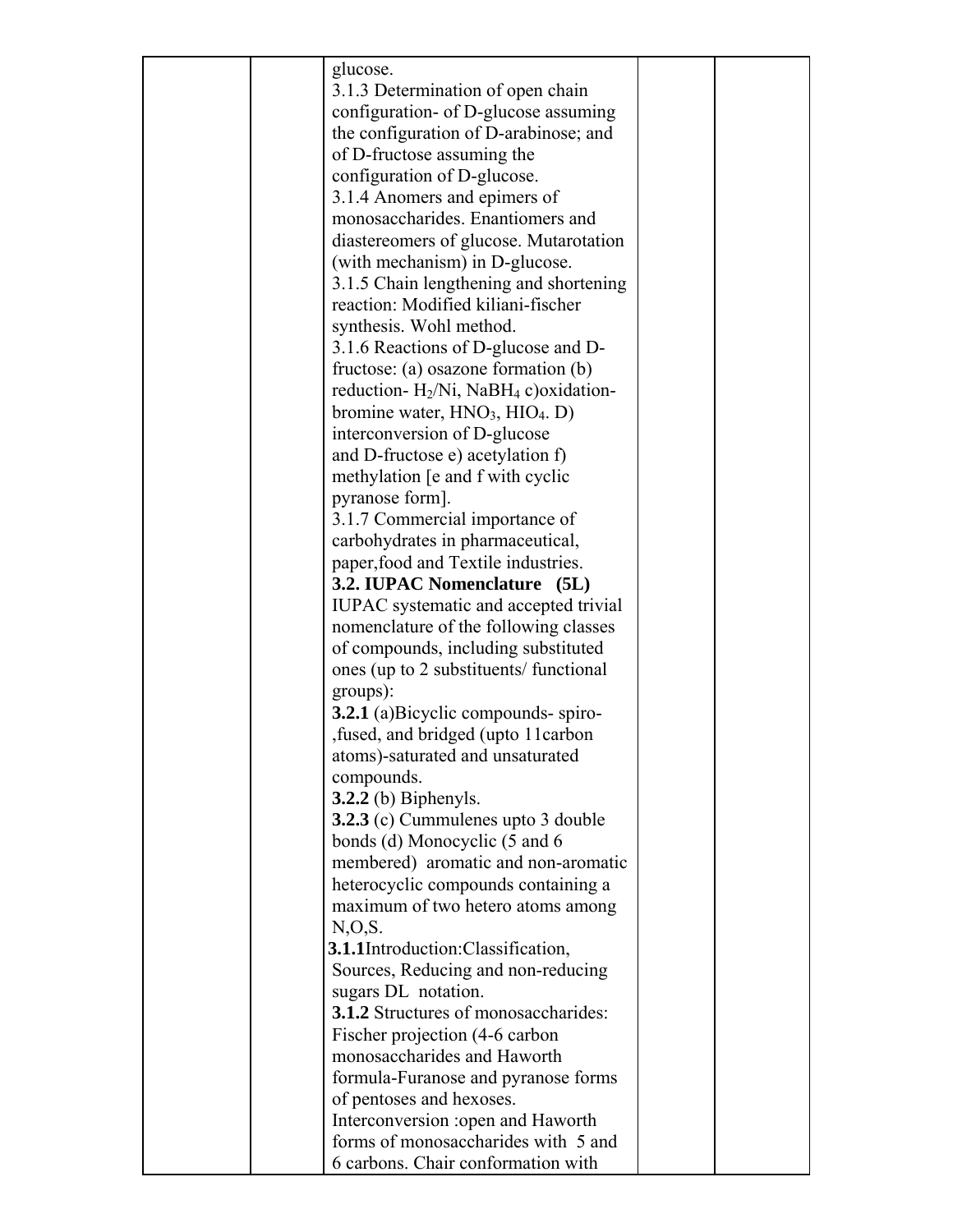|    | stereochemistry of D-glucose and D-                   |              |
|----|-------------------------------------------------------|--------------|
|    | fructose. Stability of chair forms of D-              |              |
|    | glucose.                                              |              |
|    | 3.1.3 Determination of open chain                     |              |
|    | configuration- of D-glucose assuming                  |              |
|    | the configuration of D-arabinose; and                 |              |
|    |                                                       |              |
|    | of D-fructose assuming the                            |              |
|    | configuration of D-glucose.                           |              |
|    | <b>3.1.4</b> Anomers and epimers of                   |              |
|    | monosaccharides. Enantiomers and                      |              |
|    | diastereomers glucose. Mutarotation                   |              |
|    | (with mechanism) in D-glucose.                        |              |
|    | <b>3.1.5</b> Chain lengthening and shortening         |              |
|    | reaction: Modified kiliani-fischer                    |              |
|    | synthesis. Wohl method.                               |              |
|    | 3.1.6 Reactions of D-glucose and D-                   |              |
|    | fructose: (a) osazone formation $(b)$                 |              |
|    | reduction- $H_2/Ni$ , NaBH <sub>4</sub> c) oxidation- |              |
|    | bromine water, $HNO3$ , $HIO4$ . D)                   |              |
|    | interconversion of D-glucose                          |              |
|    | and D-fructose e) acetylation f)                      |              |
|    | methylation [e and f with cyclic                      |              |
|    | pyranose form].                                       |              |
|    | 3.2. IUPAC Nomenclature (5L)                          |              |
|    | IUPAC systematic and accepted trivial                 |              |
|    | nomenclature of the following classes                 |              |
|    | of compounds, including substituted                   |              |
|    | ones (up to 2 substituents/functional)                |              |
|    | groups):                                              |              |
|    | <b>3.2.1</b> (a) Bicyclic compounds-spiro-            |              |
|    | fused, and bridged (upto 11carbon                     |              |
|    |                                                       |              |
|    | atoms)-saturated and unsaturated                      |              |
|    | compounds.                                            |              |
|    | <b>3.2.2</b> (b) Biphenyls.                           |              |
|    | 3.2.3 (c) Cummulenes upto 3 double                    |              |
|    | bonds (d) Monocyclic (5 and 6                         |              |
|    | membered) aromatic and non-aromatic                   |              |
|    | heterocyclic compounds containing a                   |              |
|    | maximum of two<br>hetero                              |              |
|    | atoms among N,O,S.                                    |              |
|    | 4.1. Heterocyclic Chemistry<br>(8L)                   |              |
|    | 4.1.1 Introduction: Electronic structure              |              |
|    | and aromaticity of furan,                             |              |
|    | pyrrole, thiophene and pyridine.                      |              |
|    | <b>4.1.2</b> Synthesis: Synthesis of furans,          |              |
| IV | pyrroles, and thiophenes by Paal-Knor                 | $\mathbf{1}$ |
|    | synthesis. Pyridines by Hantzsch                      |              |
|    | synthesis and from 1,5-diketones.                     |              |
|    | 4.1.3 Reactivity: Reactivity towards                  |              |
|    | electrophilic substitution reactions- of              |              |
|    | furan, pyrrole and thiophene on basis                 |              |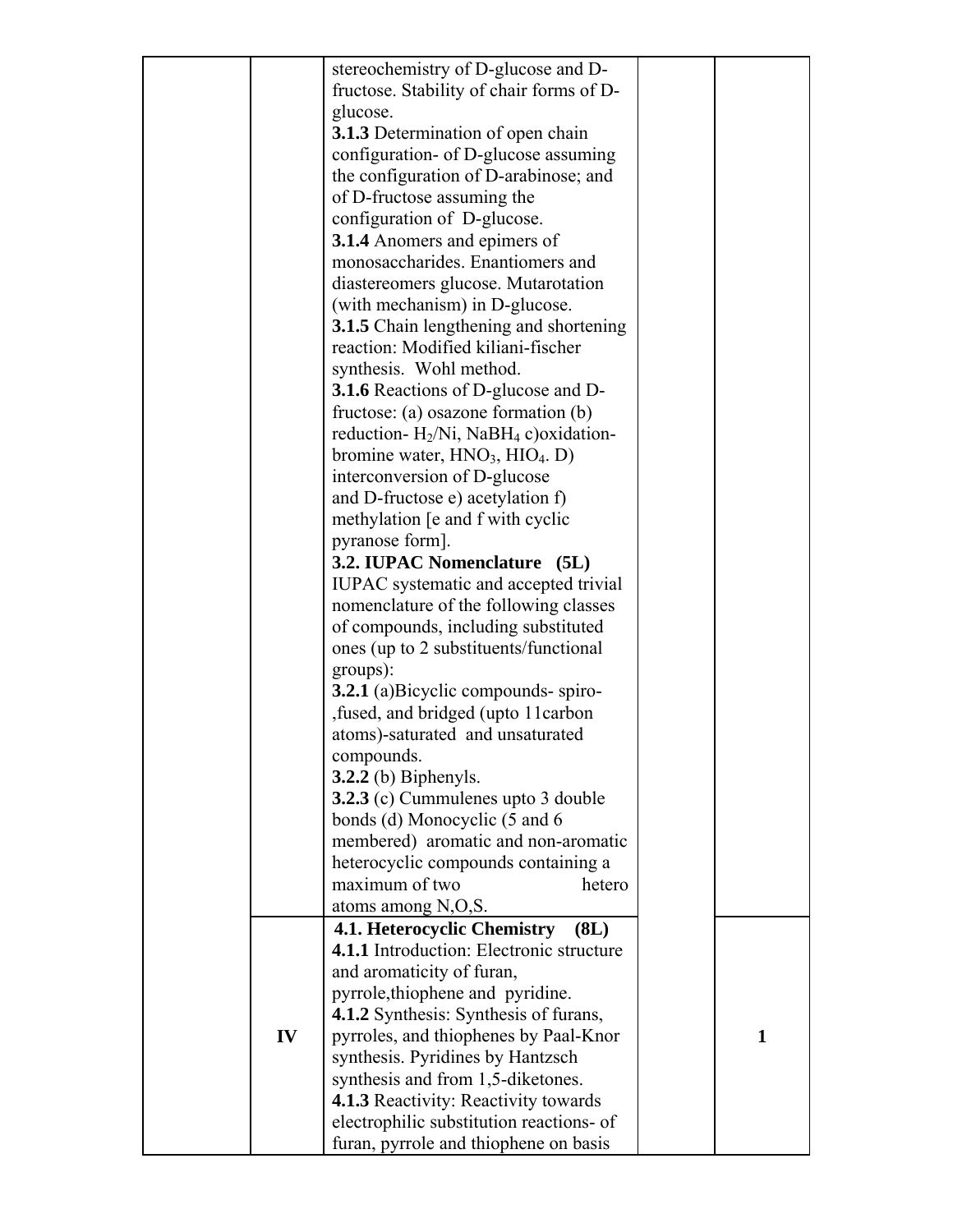|  | of stability of intermediate; and of                                  |  |
|--|-----------------------------------------------------------------------|--|
|  | pyridine on the basis of electron                                     |  |
|  | distribution.Nucleophilic substitution                                |  |
|  | reaction of pyridine on the basis of                                  |  |
|  | electron distribution.                                                |  |
|  | 4.1.4 Reactions of heterocycles: The                                  |  |
|  | following reactions of furan, pyrrole                                 |  |
|  | and thiophene: Halogenation,                                          |  |
|  | Nitration, Sulphonation, Vilsmeir                                     |  |
|  | formylation reaction, Friedel-Crafts                                  |  |
|  | reaction. Furan: Diels-Alder reaction.                                |  |
|  | Ring opening of furan. Pyrrole: Acidity                               |  |
|  | and basicity of pyrrole-Comparison of                                 |  |
|  | basicity of pyrrole and                                               |  |
|  | pyrrolidine, Acid catalyzed                                           |  |
|  | polymerization of pyrrole. Pyridine:                                  |  |
|  | Basicity. Comparison of basicity of                                   |  |
|  | pyridine, pyrrole and piperidine.                                     |  |
|  | Sulphonation of pyridine, with and                                    |  |
|  | without catalyst. Reduction.Oxidation                                 |  |
|  |                                                                       |  |
|  | of alkyl pyridines and action of                                      |  |
|  | sodamide (Chichibabin reaction).N-                                    |  |
|  | methylation of pyridine. Quaternization                               |  |
|  | of piperdine, pyrrolidine and Hofmann                                 |  |
|  | elimination of the quaternary salts.                                  |  |
|  | 4.2. Organic Synthesis (7L)<br>4.2.1 Introduction: Criteria for ideal |  |
|  |                                                                       |  |
|  | organic synthesis. Yield and                                          |  |
|  | selectivity. Multi-component synthesis                                |  |
|  | - with examples, Mannich reaction,                                    |  |
|  | Hanztsch synthesis of                                                 |  |
|  | pyridines (without mechanism).                                        |  |
|  | 4.2.2 Illustrative synthesis of                                       |  |
|  | industrially important compounds:                                     |  |
|  | Ibuprofen (chiral synthesis),                                         |  |
|  | paracetamol (green synthesis), L-                                     |  |
|  | ascorbic acid (from D-glucose),                                       |  |
|  | norfloxacin, thyroxine, vanillin,                                     |  |
|  | methyl dihydrojasmonate (Hedione),                                    |  |
|  | Bifenox-I, pigment red 242, indigo, 2-                                |  |
|  | hydroxy-3-amino-5-nitrobenzene                                        |  |
|  | sulphonic acid.                                                       |  |
|  | <b>4.2.3</b> Newer methods of organic                                 |  |
|  | synthesis: Introduction to the use of the                             |  |
|  | following in organic synthesis:                                       |  |
|  | Ultrasound, microwaves, PTC.                                          |  |
|  | 4.1.1 Introduction: aromaticity of                                    |  |
|  | furan, pyrrole, thiophene and                                         |  |
|  | pyridine.                                                             |  |
|  | 4.1.2 Synthesis: Synthesis of furans,                                 |  |
|  | pyrroles, and thiophenes by Paal-Knor                                 |  |
|  | synthesis. Pyridines by Hantzsch                                      |  |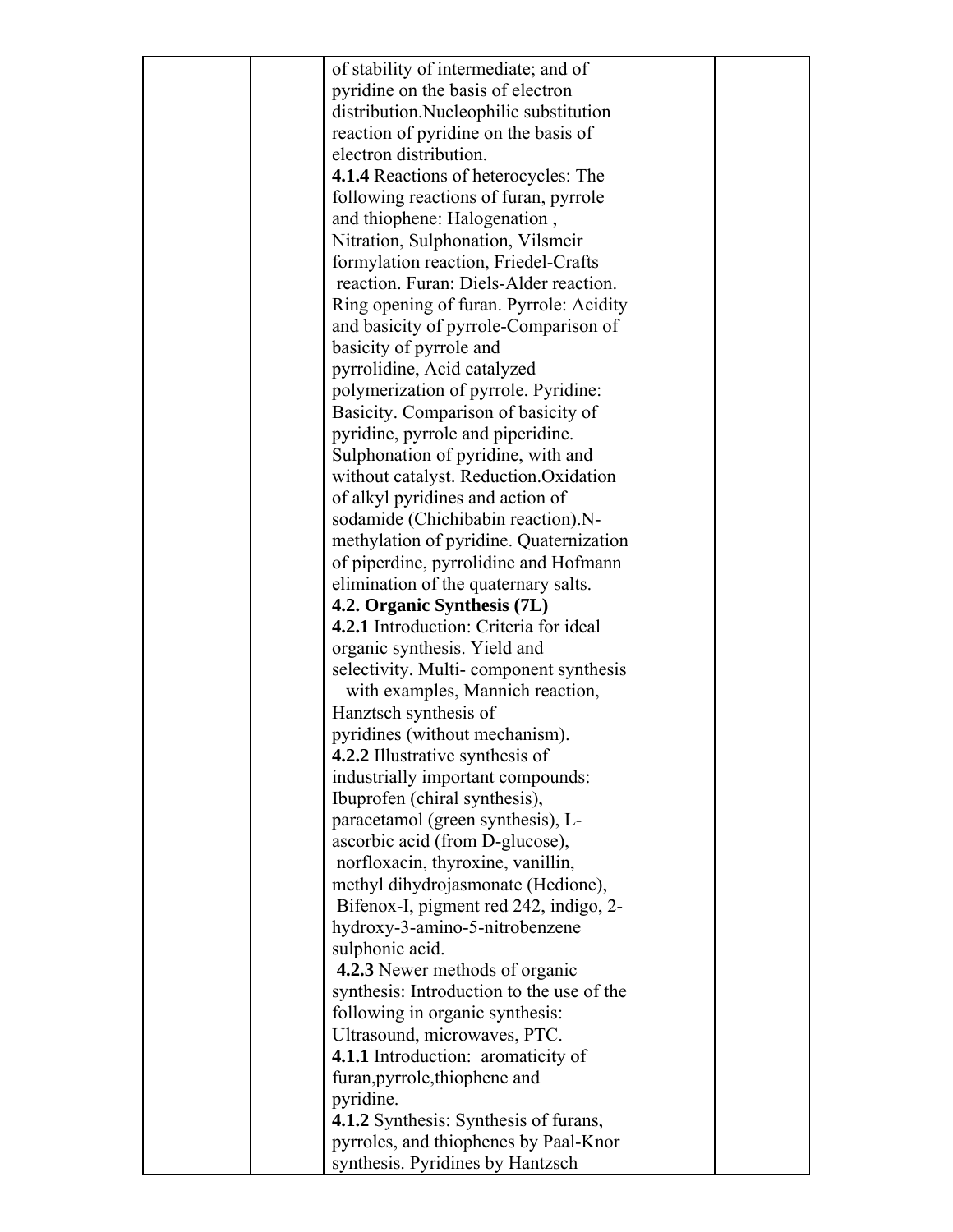|  | synthesis and from $1,5$ -diketones. $4.1.3$<br>Reactivity: Reactivity towards<br>electrophilic substitution reactions- of |  |
|--|----------------------------------------------------------------------------------------------------------------------------|--|
|  | furan, pyrrole and thiophene on basis                                                                                      |  |
|  | of stability of intermediate; and of                                                                                       |  |
|  | pyridine on the basis of electron                                                                                          |  |
|  | distribution. Nucleophilic substitution                                                                                    |  |
|  | reaction of pyridine on the basis of                                                                                       |  |
|  | electron distribution.                                                                                                     |  |
|  | <b>4.1.4</b> Reactions of heterocycles: The                                                                                |  |
|  | following reactions of furan, pyrrole                                                                                      |  |
|  | and thiophene: Vilsmeir formylation                                                                                        |  |
|  | reaction, Friedel-Crafts reaction.                                                                                         |  |
|  | Furan: Diels-Alder reaction. Ring                                                                                          |  |
|  | opening of furan. Pyrrole: Acidity and<br>basicity of pyrrole-Comparison of                                                |  |
|  | basicity of pyrrole and pyrrolidine,                                                                                       |  |
|  | Acid catalyzed polymerization of                                                                                           |  |
|  | pyrrole. Pyridine: Basicity.                                                                                               |  |
|  | Comparison of basicity of pyridine,                                                                                        |  |
|  | pyrrole and piperidine. Sulphonation                                                                                       |  |
|  | of pyridine, with and without catalyst.                                                                                    |  |
|  | Reduction. Oxidation of alkyl                                                                                              |  |
|  | pyridines and action of sodamide                                                                                           |  |
|  | (Chichibabin reaction). N-methylation                                                                                      |  |
|  | of pyridine.Quaternization of                                                                                              |  |
|  | piperdine, pyrrolidine and Hofmann                                                                                         |  |
|  | elimination of the quaternary salts.                                                                                       |  |
|  | 4.2. Organic Synthesis<br>(7L)                                                                                             |  |
|  | 4.2.1 Introduction: Criteria for ideal                                                                                     |  |
|  | organic synthesis. Yield and                                                                                               |  |
|  | selectivity. Multi-component                                                                                               |  |
|  | synthesis – with examples, Mannich                                                                                         |  |
|  | reaction, Hanztsch synthesis of                                                                                            |  |
|  | pyridines (without mechanism).                                                                                             |  |
|  | 4.2.2 Illustrative synthesis of<br>industrially important compounds:                                                       |  |
|  | Ibuprofen (chiral synthesis),                                                                                              |  |
|  | paracetamol (green synthesis), L-                                                                                          |  |
|  | ascorbic acid (from D-glucose),                                                                                            |  |
|  | norfloxacin, nalidixic acid, vanillin,                                                                                     |  |
|  | methyl dihydrojasmonate (Hedione),                                                                                         |  |
|  | Bifenox-I, pigment red 242, 2-                                                                                             |  |
|  | hydroxy-3-amino-5-nitrobenzene                                                                                             |  |
|  | sulphonic acid.                                                                                                            |  |
|  | 4.2.3 Newer methods of organic                                                                                             |  |
|  | synthesis: Introduction to the use of                                                                                      |  |
|  | the following in organic synthesis:                                                                                        |  |
|  | Ultrasound, microwaves, PTC.                                                                                               |  |
|  |                                                                                                                            |  |
|  |                                                                                                                            |  |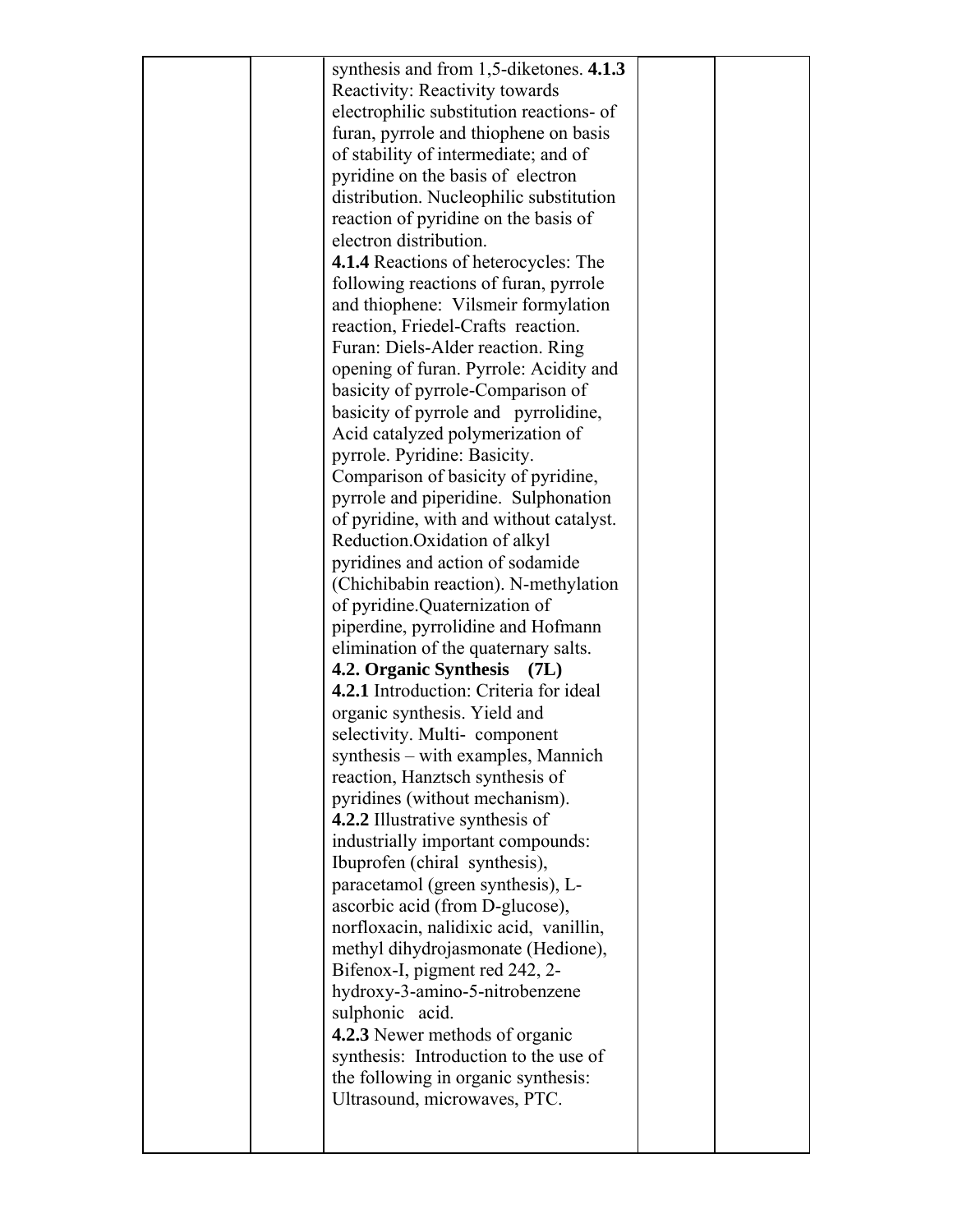|                |              | 1. Treatment of analytical data-I and                                          |     |              |
|----------------|--------------|--------------------------------------------------------------------------------|-----|--------------|
|                |              | sampling<br>(15 L)                                                             |     |              |
|                |              | <b>1.1 Treatment of Analytical Data</b>                                        |     |              |
|                |              | (7L)                                                                           |     |              |
|                |              | Types of errors, determinate and                                               |     |              |
|                |              | indeterminate errors, minimization of                                          |     |              |
|                |              | errors, constant and proportionate                                             |     |              |
|                |              | errors, accuracy and precision,                                                |     |              |
|                |              | measures of dispersion and central                                             |     |              |
|                |              | tendency: mean, median, average                                                |     |              |
|                |              | deviation, relative average deviation,                                         |     |              |
|                |              | standard deviation, variance,                                                  |     |              |
|                |              | coefficient of variation.[Numerical                                            |     |              |
|                |              | problems expected]                                                             |     |              |
|                | I            | 1.2 Sampling (8L)                                                              |     | $\mathbf{1}$ |
|                |              | Terms involved, importance of                                                  |     |              |
|                |              | sampling, sampling techniques,                                                 |     |              |
|                |              | sampling of gases, ambient and stack                                           |     |              |
|                |              | sampling, equipment used, sampling of                                          |     |              |
|                |              | homogeneous and heterogeneous                                                  |     |              |
|                |              | liquids, sampling of static and flowing                                        |     |              |
|                |              | liquids, methods and equipments used,                                          |     |              |
|                |              | sampling of solids, importance of                                              |     |              |
|                |              | particle size and sample size, samples                                         |     |              |
|                |              | used, need for the reduction in the                                            |     |              |
| <b>USCH504</b> |              | sample size, methods of reduction in                                           | 2.5 |              |
|                |              | sample size, collection, preservation                                          |     |              |
|                |              | and dissolution of the sample.                                                 |     |              |
|                |              | 2. Titrimetric analysis-I and UV-                                              |     |              |
|                |              | Visible spectroscopy.<br>(15L)                                                 |     |              |
|                |              | <b>2.1 Acid-base Titrations</b><br>(5L)                                        |     |              |
|                |              | Construction of titration curves and                                           |     |              |
|                |              | choice of indicators in the titration of                                       |     |              |
|                |              | [1] strong acid and strong base, [2]                                           |     |              |
|                |              | strong acid and weak base, [3] weak<br>acid and strong base, [4] weak acid and |     |              |
|                |              | weak base.                                                                     |     |              |
|                |              | 2.2 Precipitation titrations (4L)                                              |     |              |
|                |              | Argentimetric titrations, construction                                         |     |              |
|                | $\mathbf{I}$ | of the titration curve, Volhard's                                              |     | $\mathbf{1}$ |
|                |              | method, Mohr's method, adsorption                                              |     |              |
|                |              | indicators, theory and applications.                                           |     |              |
|                |              | 2.3 U.V. Visible Spectroscopy (4L)                                             |     |              |
|                |              | Photometers and spectrophotometers,                                            |     |              |
|                |              | Instrumentation in the case of single                                          |     |              |
|                |              | and double beam spectrophotometers,                                            |     |              |
|                |              | Qualitative and quantitative analysis,                                         |     |              |
|                |              | calibration cure method.                                                       |     |              |
|                |              |                                                                                |     |              |
|                |              |                                                                                |     |              |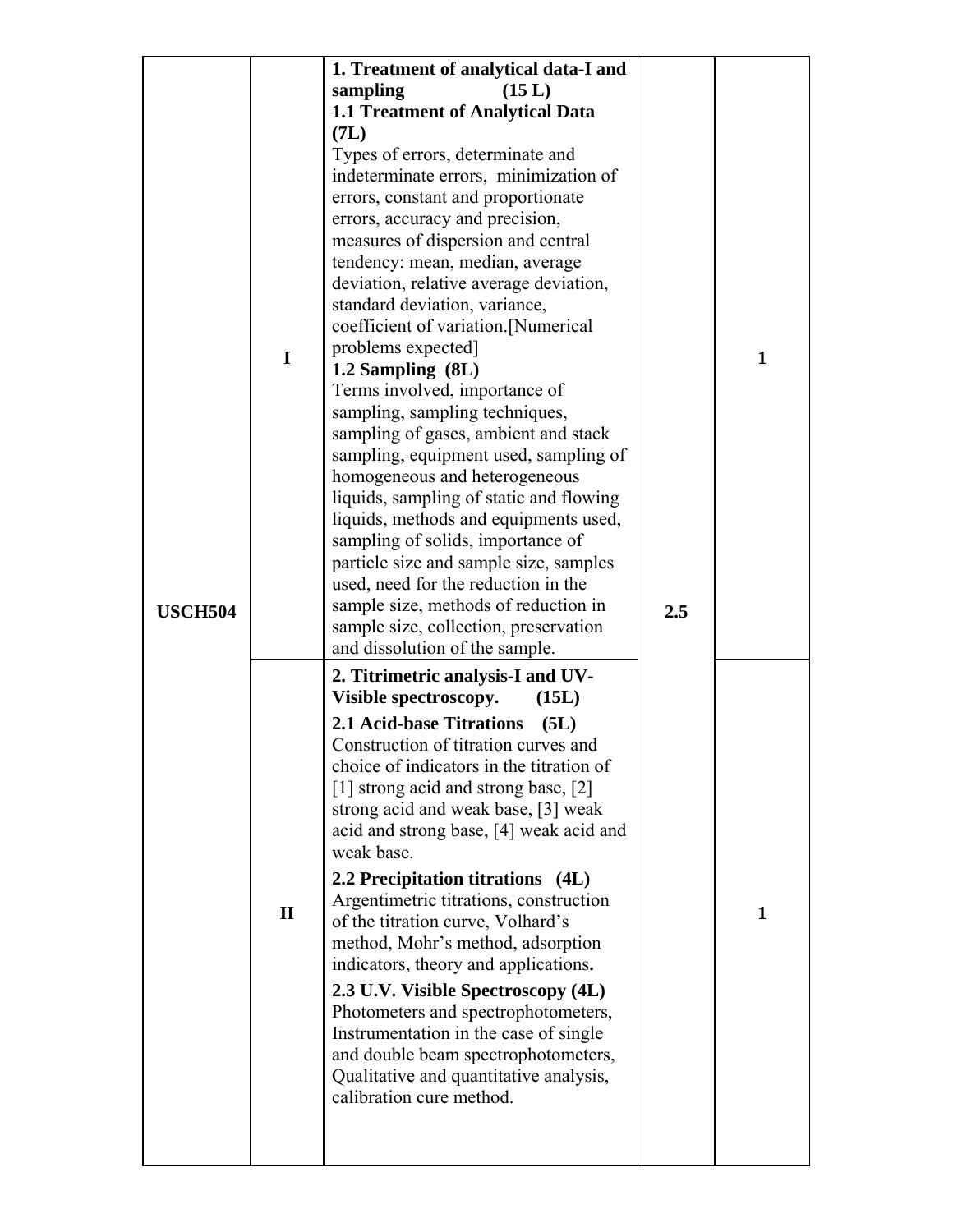| III | 3. Methods of separation-I (15L)<br>3.1 Solvent Extraction (8L)<br>Partition coefficient and distribution<br>ratio, extraction efficiency, separation<br>factor, role of complexing agents in<br>solvent extraction, chelation, ion pair<br>formation, solvation, types of solvent<br>extraction: batch, continuous.<br>[Numerical problems expected]<br>3.2 Chromatography (2L)<br>Introduction to chromatographic<br>techniques, classification of<br>chromatographic techniques.<br>3.3 Planar Chromatography (5L)<br>Principle, techniques and applications<br>of [1] Paper chromatography [2] Thin<br>layer chromatography                                                                                                                                                                                                                              | 1 |
|-----|--------------------------------------------------------------------------------------------------------------------------------------------------------------------------------------------------------------------------------------------------------------------------------------------------------------------------------------------------------------------------------------------------------------------------------------------------------------------------------------------------------------------------------------------------------------------------------------------------------------------------------------------------------------------------------------------------------------------------------------------------------------------------------------------------------------------------------------------------------------|---|
| IV  | 4. Optical methods<br>(15L)<br>4.1 Atomic Spectroscopy (7L)<br>Absorption and emission spectra,<br>energy level diagrams, process<br>involved in atomization, flame<br>photometry, flame atomizer, types of<br>burners, monochromators and<br>detectors, atomic absorption<br>spectroscopy; flame and electrothermal<br>atomizer, sources, instrumentation,<br>quantitative applications of atomic<br>absorption and flame photometry,<br>calibration curve method, standard<br>addition and internal standard method.<br><b>4.2 Molecular Fluorescence and</b><br><b>Phosphorescence Spectroscopy (4L)</b><br>Theory, instrumentation and<br>applications<br><b>4.3 Turbidimetry and Nephelometry</b><br>(4L)<br>Scattering of light, effect of<br>concentration, particle size and<br>wavelength on light scattering,<br>instrumentation and applications. |   |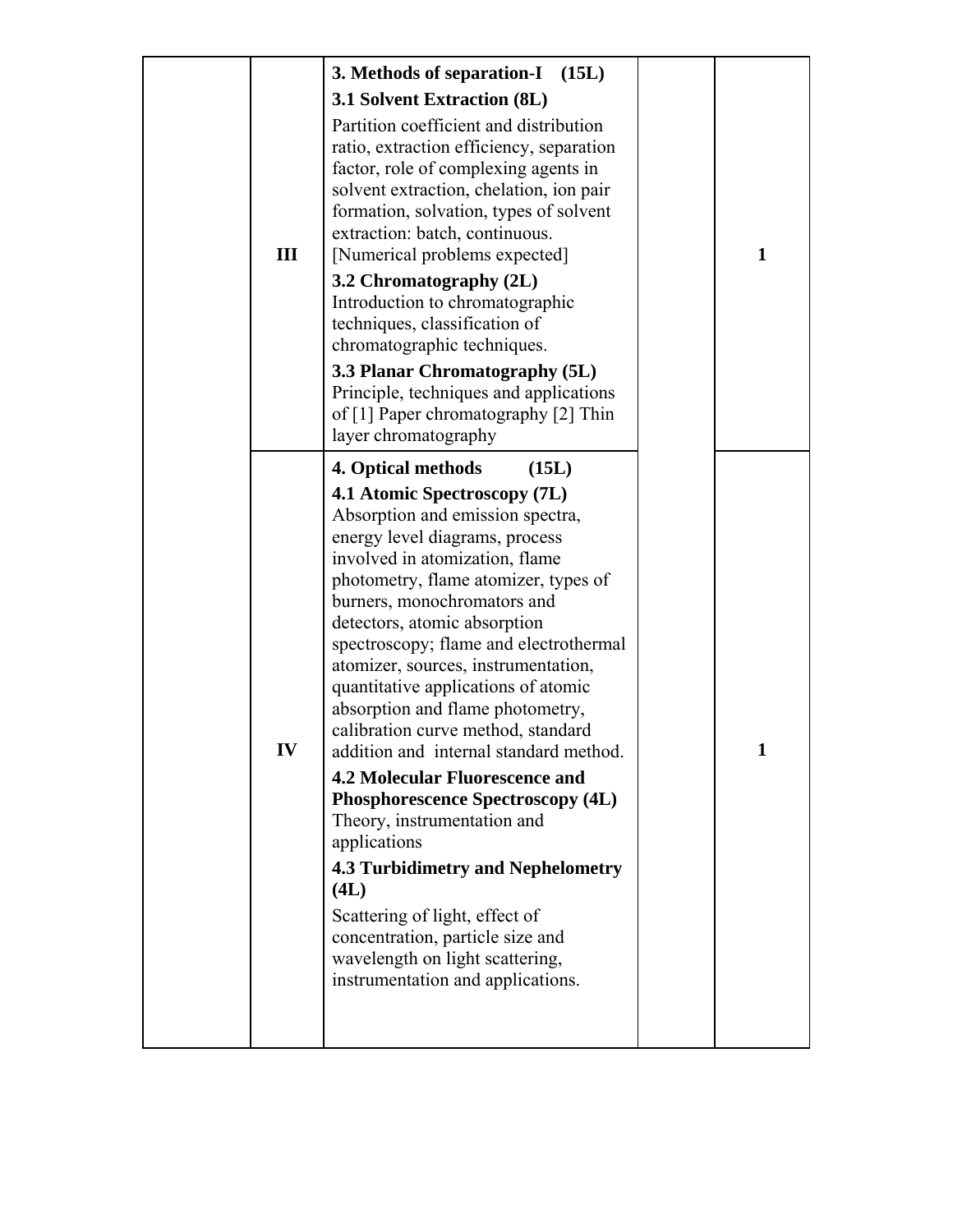# **Practicals**

|                | <b>Practicals of Course USCH501</b>              |   |   |
|----------------|--------------------------------------------------|---|---|
|                | <b>Physical Practicals</b>                       |   |   |
|                | <b>Chemical Kinetics -</b>                       |   |   |
|                | To determine the order between $K_2S_2O_8 \& KI$ |   |   |
|                | by fractional change method.                     |   |   |
|                | $Viscosity -$                                    |   |   |
|                | To determine the molecular weight of high        |   |   |
|                | polymer polyvinyl alcohol (PVA) by               |   |   |
|                | viscosity measurement.                           |   |   |
|                | <b>OR</b>                                        |   |   |
|                | To determine the radius of a glycerol            |   |   |
|                | molecule by viscosity measurement.               |   |   |
|                | Potentiometry-                                   |   |   |
|                | 1.<br>To determine the amount of $Fe(II)$ in the |   |   |
|                | given solution by titration with a               |   |   |
|                | standard $K_2Cr_2O_7$ solution and hence to      |   |   |
|                | find the formal redox potential of               |   |   |
|                | $Fe^{3+}/Fe^{2+}$                                |   |   |
|                | To determine the solubility product and<br>2.    |   |   |
|                | solubility of AgCl potentiometrically            |   |   |
| <b>USCHP05</b> | using chemical cell.                             | 3 | 8 |
|                | <b>OR</b>                                        |   |   |
|                | To determine the solubility product and<br>3.    |   |   |
|                | solubility of AgCl potentiometrically            |   |   |
|                | using concentration cell.                        |   |   |
|                | Colorimetry -                                    |   |   |
|                | To determine the amount of Fe(III) present       |   |   |
|                | in the given solution by using salicylic acid    |   |   |
|                | by colorimetric titration.(static method)        |   |   |
|                | $(\lambda = 525 \text{ nm})$                     |   |   |
|                | $pH$ –Metry –                                    |   |   |
|                | To determine acidic and basic dissociation       |   |   |
|                | constants of amino acid hence to calculate       |   |   |
|                | isoelectric point.                               |   |   |
|                | <b>Course USCH502</b>                            |   |   |
|                | <b>Inorganic Practicals</b>                      |   |   |
|                | <b>Inorganic preparations</b>                    |   |   |
|                | Tris $(en)_2$ Ni $(II)S_2O3$<br>1.               |   |   |
|                | Tetra-amminecopper (II)Sulphate<br>2.            |   |   |
|                | 3. CuCl <sub>2</sub> 2DMSO                       |   |   |
|                |                                                  |   |   |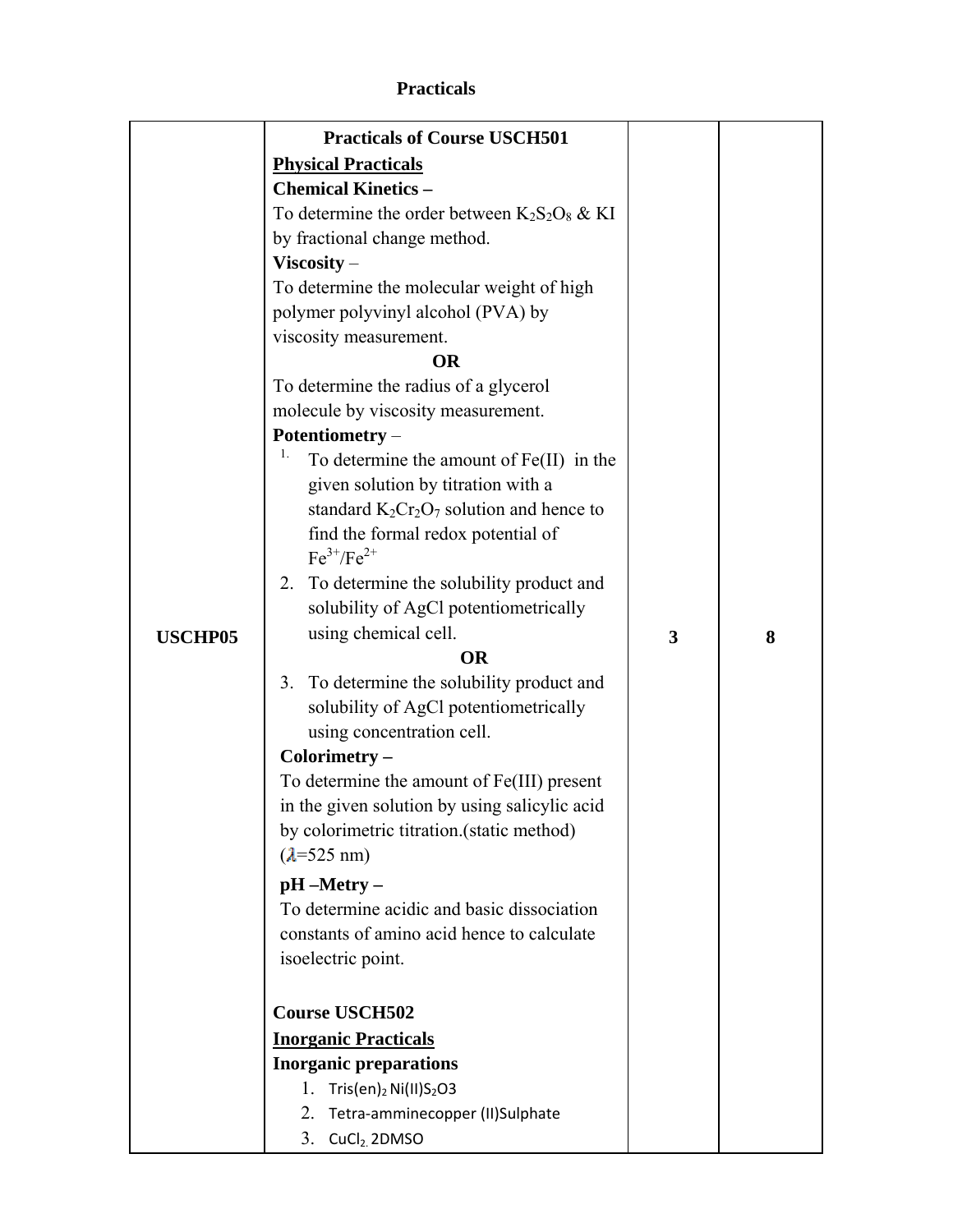|                | Inorganic estimation/analysis                                                           |   |   |
|----------------|-----------------------------------------------------------------------------------------|---|---|
|                | 1. Ni complexometrically using Murexide<br>indicator                                    |   |   |
|                | 2. Cu by iodometric method                                                              |   |   |
|                | <b>Practicals of Course USCH503</b>                                                     |   |   |
|                | <b>Organic Practicals</b>                                                               |   |   |
|                | Binary Mixture Separation & identification                                              |   |   |
|                | $(Solid + Solid)$                                                                       |   |   |
|                | <b>Course USCH504</b>                                                                   |   |   |
|                | <b>Analytical Practicals</b>                                                            |   |   |
|                | 1. Estimation of persulphate in the given<br>sample by the method of back<br>titration. |   |   |
| <b>USCHP06</b> | 2. Determination of the calcium and the<br>magnesium content of a dolomite<br>sample.   | 3 | 8 |
|                | 3. Determination of glucose content of a<br>honey sample by Wilstater's method.         |   |   |
|                | 4. Determination of the amount of                                                       |   |   |
|                | fluoride in the given<br>solution                                                       |   |   |
|                | colorimetrically.                                                                       |   |   |
|                | 5. Determination of Vitamin C content                                                   |   |   |
|                | of a given tablet by titration with                                                     |   |   |
|                | sodium hydroxide pH metrically                                                          |   |   |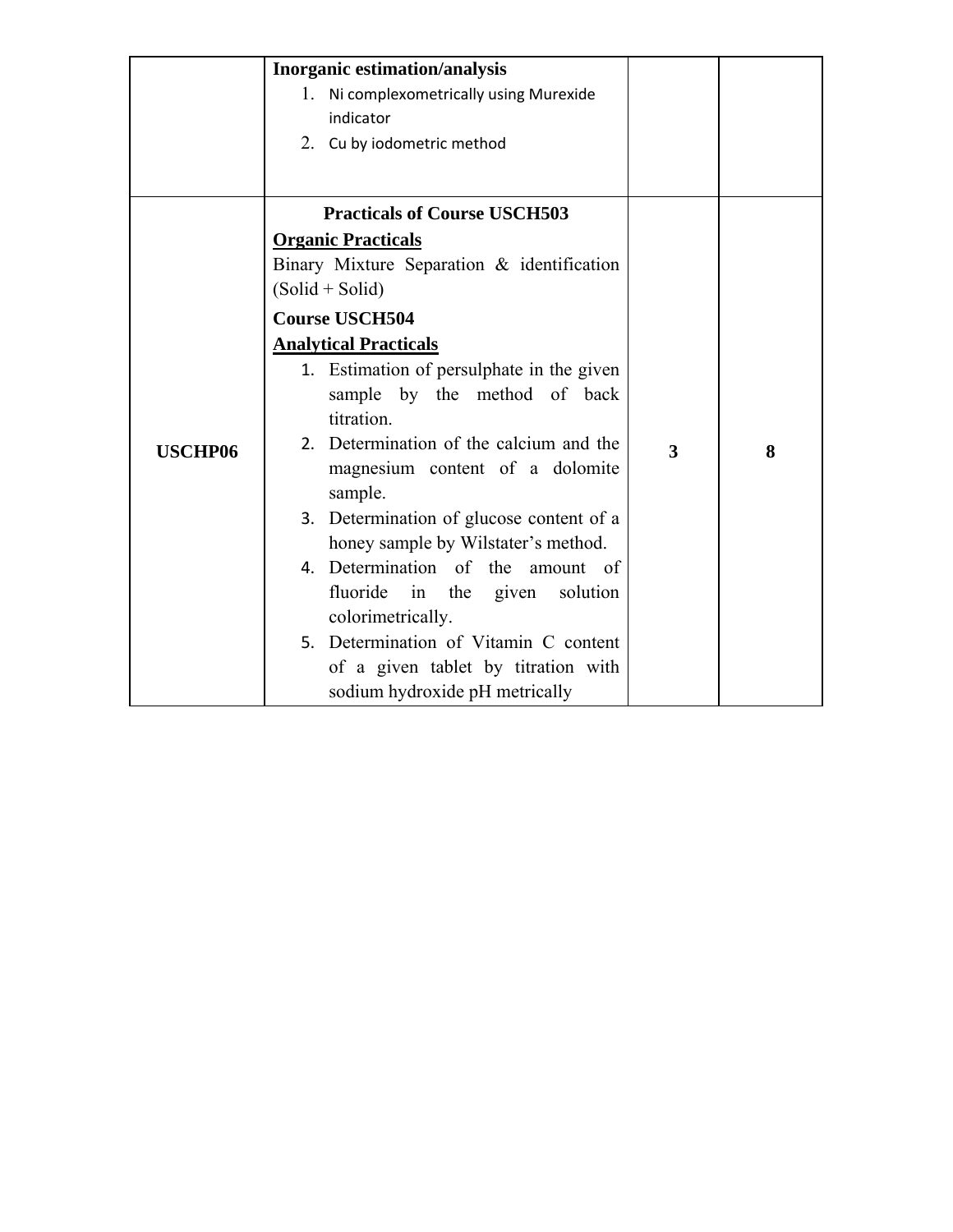## **T.Y.B.Sc. Chemistry Credit Based Semester and Grading System To be implemented from the Academic year 2013-2014**

# **SEMESTER VI**

## **Theory**

| <b>Course</b>  | <b>UNIT</b>  |                                                                                                                                                                                                                                                                                                                                                                                                                                                                                                                                                                                                                                                                                                                                                                                                                                                                                                                                                                                                                                                                                                                                                                                                                                                                                                                                                                                                                                                                                                                                                                                                                                        | <b>Credits</b> | L / Week     |
|----------------|--------------|----------------------------------------------------------------------------------------------------------------------------------------------------------------------------------------------------------------------------------------------------------------------------------------------------------------------------------------------------------------------------------------------------------------------------------------------------------------------------------------------------------------------------------------------------------------------------------------------------------------------------------------------------------------------------------------------------------------------------------------------------------------------------------------------------------------------------------------------------------------------------------------------------------------------------------------------------------------------------------------------------------------------------------------------------------------------------------------------------------------------------------------------------------------------------------------------------------------------------------------------------------------------------------------------------------------------------------------------------------------------------------------------------------------------------------------------------------------------------------------------------------------------------------------------------------------------------------------------------------------------------------------|----------------|--------------|
| <b>USCH601</b> | $\mathbf I$  | 1.1 Molecular Spectroscopy - I<br><b>1.1.1</b> Dipole moment: Dipole moment,<br>polarization of a bond, bond moment,<br>dipole moment and molecular structure.<br>1.1.2 Rotational Spectrum: Rotational<br>spectrum of a diatomic molecule, rigid<br>rotor, moment of inertia, energy levels,<br>conditions for obtaining pure rotational<br>spectrum, selection rule, nature of<br>spectrum, determination of inter nuclear<br>distance and isotopic shift.<br>1.1.3 Vibration (IR) spectrum:<br>Vibrational motion, degrees of freedom,<br>modes of vibration, vibrational spectrum of<br>a diatomic molecule, simple harmonic<br>oscillator, energy levels, zero point energy,<br>conditions for obtaining vibrational<br>spectrum, selection rule, nature of<br>spectrum.<br>1.1.4 Vibration-Rotation spectrum of<br>diatomic molecule vibrating rotor, energy<br>levels, selection rule, nature of spectrum, R<br>and P branches, anharmonic oscillator:<br>energy levels, selection rule, fundamental<br>band, overtones . Application of vibration-<br>rotation spectrum in determining Force<br>constant, determination and significance.<br>Introduction to infrared spectra of simple<br>molecules like $H_2O$ and $CO_2$<br>1.1.5 Raman Spectroscopy: Scattering of<br>electromagnetic radiation, Rayleigh<br>scattering, Raman scattering, nature of<br>Raman spectrum, Stoke's lines, anti-<br>Stoke's lines, Raman shift, quantum theory<br>of Raman spectrum, comparative study of<br>IR and Raman spectra, rule of mutual<br>exclusion.(example of CO <sub>2</sub> molecule).<br>2.1 Basics of Quantum Chemistry (10L) | 2.5            | $\mathbf{1}$ |
|                | $\mathbf{I}$ | 2.1.1 Classical mechanics, limitations of<br>classical mechanics, Black body radiation,<br>photoelectric effect, Compton effect.<br>2.1.2 Introduction to quantum mechanics,                                                                                                                                                                                                                                                                                                                                                                                                                                                                                                                                                                                                                                                                                                                                                                                                                                                                                                                                                                                                                                                                                                                                                                                                                                                                                                                                                                                                                                                           |                | $\mathbf{1}$ |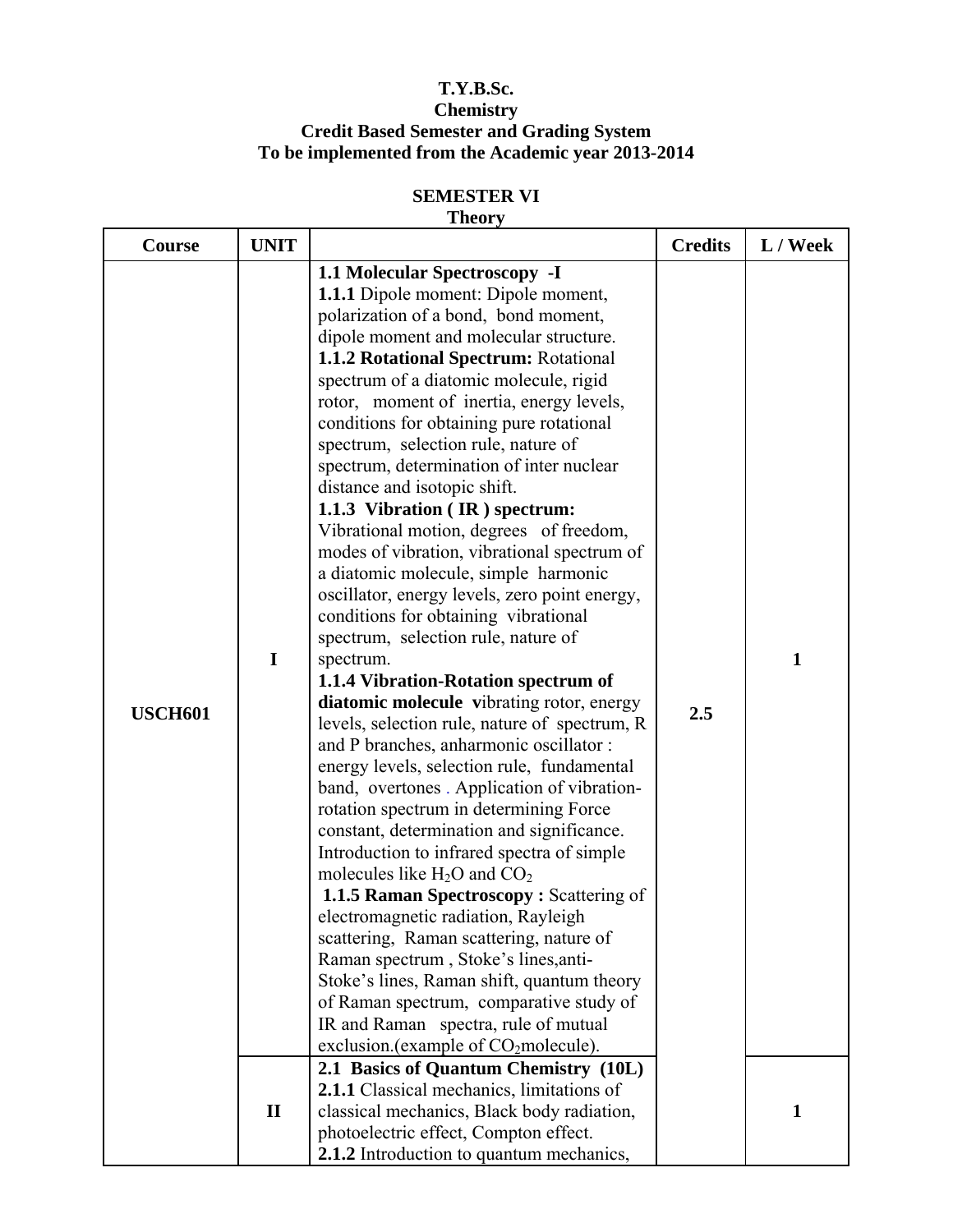|     | Planck's theory of quantization, wave                  |              |
|-----|--------------------------------------------------------|--------------|
|     | particle duality, de-Broglie equation,                 |              |
|     | Heisenberg's uncertainty principle.                    |              |
|     | <b>2.1.3</b> Progressive and standing waves,           |              |
|     |                                                        |              |
|     | boundary conditions, Schrodinger's time                |              |
|     | independent wave equation (derivation not              |              |
|     | expected)., interpretation and properties of           |              |
|     | wave function.                                         |              |
|     | 2.1.4 Postulates of quantum mechanics (                |              |
|     | following are to be considered), 1. state              |              |
|     | function and it's significance2. Concept of            |              |
|     | operators : definition, addition, subtraction          |              |
|     | and multiplication of operators,                       |              |
|     | commutative and non-commutative                        |              |
|     | operators, linear operator, Hamiltonian                |              |
|     | operator, 3. Eigen function and eigen value,           |              |
|     | eigen value equation.                                  |              |
|     | 2.2 Applied Electrochemistry (5L)                      |              |
|     | 2.2.1 Polarization, concentration                      |              |
|     | polarization and it's elimination                      |              |
|     |                                                        |              |
|     | 2.2.2 Decomposition potential,                         |              |
|     | experimental determination of                          |              |
|     | decomposition potential, factors affecting             |              |
|     | decomposition potential (nature of                     |              |
|     | electrolyte, nature of electrodes and                  |              |
|     | temperature) Tafel's equation for hydrogen             |              |
|     | overvoltage, Overvoltage, experimental                 |              |
|     | determination of over-voltage, 2.2.3                   |              |
|     | Electroplating ---objectives and procedures            |              |
|     | 3.1 Renewable Energy Sources (5L)                      |              |
|     | 3.1.1. Lithium ion cell.                               |              |
|     |                                                        |              |
|     | 3.1.2. Fuel cells; Choice of fuel and                  |              |
|     | oxidant, Bacon's $H_2$ and $O_2$ fuel cell.            |              |
|     | <b>3.1.3</b> . Solar cells, solar energy, photovoltaic |              |
|     | effect, semiconductors as solar energy                 |              |
|     | converters, silicon solar cell                         |              |
|     | <b>3.1.4</b> . Hydrogen : Fuel of the future,          |              |
|     | production of hydrogen by direct                       |              |
|     | electrolysis of water, advantages of                   |              |
| III | hydrogen as a universal energy medium.                 | $\mathbf{1}$ |
|     | 3.2 Nuclear Magnetic Resonance                         |              |
|     | Spectroscopy (6L)                                      |              |
|     | 3.2.1. Nuclear spin, magnetic moment,                  |              |
|     | nuclear 'g' factor, energy levels, Larmor              |              |
|     | precession, Relaxation processes in n.m.r. (           |              |
|     | spin-spin relaxation and spin-lattice                  |              |
|     | relaxation).                                           |              |
|     | <b>3.2.2</b> . NMR Spectrometer, chemical shift,       |              |
|     | shielding and deshielding of protons, low              |              |
|     | resolution n.m.r. spectrum of methanol and             |              |
|     | ethanol.                                               |              |
|     |                                                        |              |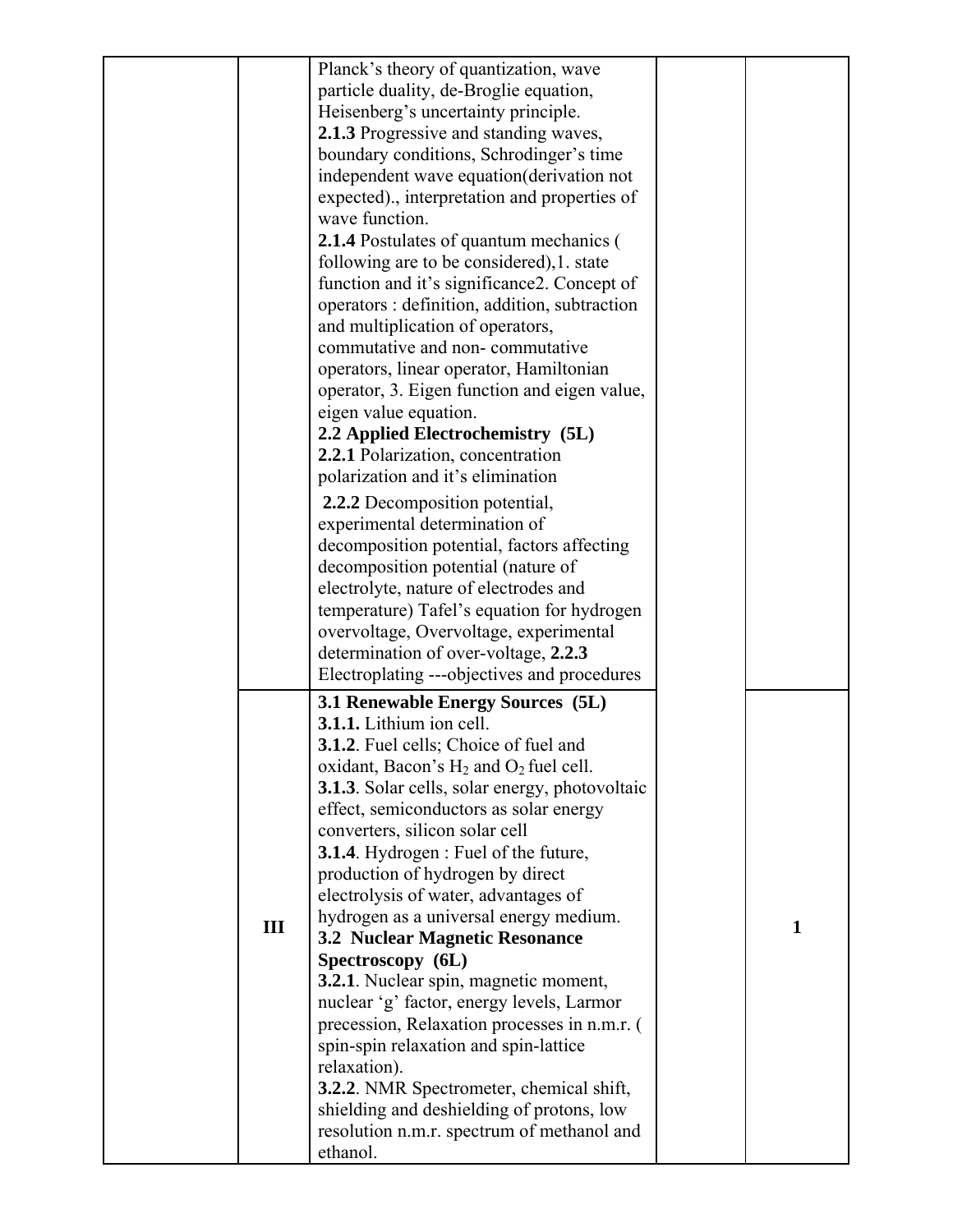|                | IV          | 3.3 Chemical Kinetics (4 L)<br><b>3.3.1</b> Collision theory of reaction rates,<br>application of collision theory to 1. uni-<br>molecular reaction and 2. bimolecular<br>reaction (Lindemann theory, derivation<br>expected). Merits and drawbacks of<br>collision theory.<br><b>3.3.2</b> Classification of reactions as slow,<br>fast and ultra-fast. study of kinetics of fast<br>reactions by Stop flow method.<br>4.1<br><b>Nuclear Chemistry</b><br><b>4.1.1</b> Types of nuclear radiations and their<br>characteristics, behaviour of ion pairs in<br>electric field, detecton and measurement of<br>nuclear radiations using G. M. Counter<br>and Scintillation Counter.<br>4.1.2 Kinetics of radioactive decay, units of<br>radioactivity (Curie, Bequerel, Rutherford)<br><b>4.1.3</b> Radioactive equilibrium (secular and<br>transient), determination of radioactive<br>constants for radio-elements having 1.<br>moderate half life, 2. long half life<br>3.extremely long or short half life.<br><b>4.1.4</b> Use of radioisotpes as tracers in 1.<br>chemical investigations- reaction<br>mechanism, 2. age determination-dating by<br>carbon-14<br>4.1.5 Nuclear reactions – nuclear<br>transmutation, artificial radioactivity Q-<br>value of nuclear reaction, threshold energy.<br>4.1.6 Fissile and fertile material, nuclear<br>fission, chain reaction, factor controlling<br>fission process. (multiplication factor and<br>critical size or mass of fissionable<br>material)., nuclear power reactor and |     | $\mathbf{1}$ |
|----------------|-------------|-------------------------------------------------------------------------------------------------------------------------------------------------------------------------------------------------------------------------------------------------------------------------------------------------------------------------------------------------------------------------------------------------------------------------------------------------------------------------------------------------------------------------------------------------------------------------------------------------------------------------------------------------------------------------------------------------------------------------------------------------------------------------------------------------------------------------------------------------------------------------------------------------------------------------------------------------------------------------------------------------------------------------------------------------------------------------------------------------------------------------------------------------------------------------------------------------------------------------------------------------------------------------------------------------------------------------------------------------------------------------------------------------------------------------------------------------------------------------------------------------------------------------------------|-----|--------------|
|                |             | breeder reactor.<br><b>Coordination Chemistry (15L)</b>                                                                                                                                                                                                                                                                                                                                                                                                                                                                                                                                                                                                                                                                                                                                                                                                                                                                                                                                                                                                                                                                                                                                                                                                                                                                                                                                                                                                                                                                             |     |              |
| <b>USCH602</b> | $\mathbf I$ | 1.1 Crystal Field Theory (CFT) (7L)<br><b>1.1.1</b> Basic tenets of Crystal field theory<br>and effect of crystal field on central metal<br>valence orbitals.<br>Splitting of d orbitals in octahedral,<br>1.1.2<br>tetrahedral and square planar complexes.<br>Crystal field splitting energy<br>1.1.3<br>$(10\Delta q/\Delta_0)$ for octahedral complexes and<br>factors affecting the magnitude of $\Delta_0$ .<br>Crystal field stabilization energy<br>1.1.4<br>(CFSE), calculation of CFSE, for<br>octahedral and tetrahedral complexes with                                                                                                                                                                                                                                                                                                                                                                                                                                                                                                                                                                                                                                                                                                                                                                                                                                                                                                                                                                                  | 2.5 | $\mathbf{1}$ |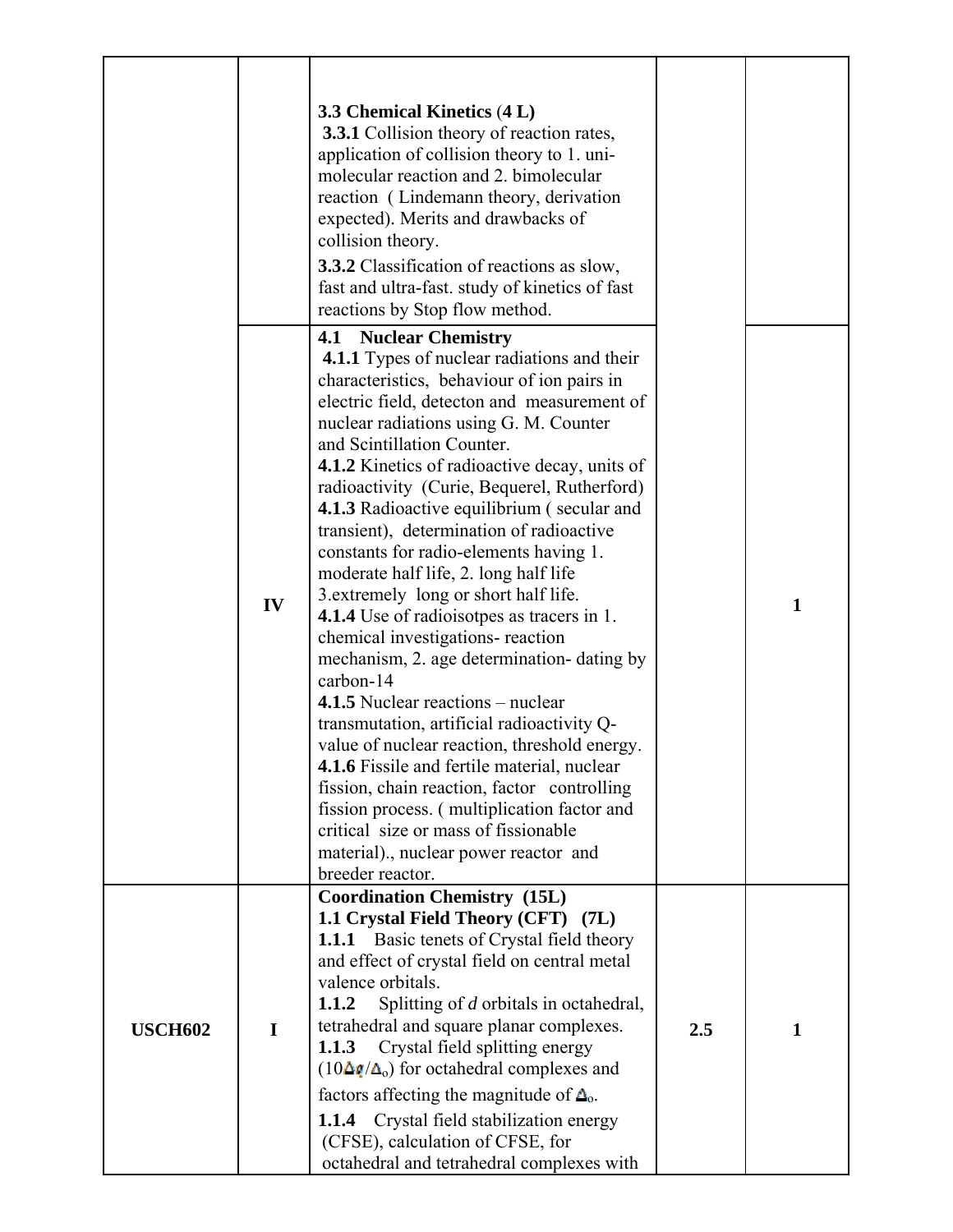|              | $d1$ to $d10$ metal ion configurations.<br><b>1.1.5</b> Effect of crystal field splitting on i) |              |
|--------------|-------------------------------------------------------------------------------------------------|--------------|
|              |                                                                                                 |              |
|              | Ionic radius and ii) Lattice energy.                                                            |              |
|              | <b>1.1.6</b> Theoretical failure of the CFT model.                                              |              |
|              | <b>1.1.7</b> Experimental evidence for co-                                                      |              |
|              | valence in co-ordination compounds.(i)                                                          |              |
|              | ESR spectrum of $[IrCl_6]^{2}$ (ii) NMR                                                         |              |
|              | spectrum of tris (acetyl acetanato)                                                             |              |
|              | vanadium complex, (iii) Intensities of $d-d$                                                    |              |
|              | transitions, and (iv) Nephelauxetic effect.                                                     |              |
|              | 1.2 Molecular Orbital Theory (MOT) of                                                           |              |
|              | <b>Coordination Complexes</b><br>(4L)                                                           |              |
|              | 1.2.1 Application to octahedral complexes                                                       |              |
|              | in case of (i) $[Ti(H_2O)]^{3+}$ , (ii) Fluoro                                                  |              |
|              |                                                                                                 |              |
|              | complexes of Fe(II) and Fe (III) and (iii)                                                      |              |
|              | Cyano complexes of Fe(II) and Fe (III).                                                         |              |
|              | 1.2.2 Effect of pi-bonding an ligand field                                                      |              |
|              | splitting parameter in $M \rightarrow L$ and $L \rightarrow M$                                  |              |
|              | interactions.                                                                                   |              |
|              | <b>1.3 Electronic States and Terms for</b>                                                      |              |
|              | <b>Polyelectronic Atoms</b><br>(4L)                                                             |              |
|              | <b>1.3.1</b> Introduction: electronic configuration                                             |              |
|              | and electronic states, Term symbols,                                                            |              |
|              | coupling of spin momenta $(M_s)$ , orbital                                                      |              |
|              | momenta $(Ml)$ and spin- orbit coupling or                                                      |              |
|              | Russell-Saunders coupling.                                                                      |              |
|              | <b>1.3.2</b> Determination of Terms for $p^2$                                                   |              |
|              |                                                                                                 |              |
|              | electronic configuration (as in a carbon                                                        |              |
|              | atom).                                                                                          |              |
|              | <b>1.3.3</b> Terms and micro-states for transition                                              |              |
|              | metal atoms/ions.                                                                               |              |
|              | 2. Properties of Coordination compounds                                                         |              |
|              | (15L)                                                                                           |              |
|              | 2.1 Stability of Complexes (5L)                                                                 |              |
|              | 2.1.1 Thermodynamic stability and kinetic                                                       |              |
|              | stability of complexes with examples.                                                           |              |
|              | 2.1.2 Stability constants: Stepwise and                                                         |              |
|              | overall constants and their inter-                                                              |              |
|              | relationship.                                                                                   |              |
|              | 2.1.3 Factors affecting thermodynamic                                                           |              |
|              | stability.                                                                                      |              |
| $\mathbf{I}$ | 2.1.4 Potentiometric method of                                                                  | $\mathbf{1}$ |
|              |                                                                                                 |              |
|              | determination of stability constants with                                                       |              |
|              | example of silver-ammonia complex.                                                              |              |
|              | 2.2 Substitution Reactions in Octahedral                                                        |              |
|              | <b>Complexes</b> (5L)                                                                           |              |
|              | 2.2.1 Introduction, types of reactions in                                                       |              |
|              | complexes.                                                                                      |              |
|              | 2.2.2 Ligand substitution reactions: basic                                                      |              |
|              | mechanisms.                                                                                     |              |
|              | 2.2.3 Inert and labile complexes and                                                            |              |
|              |                                                                                                 |              |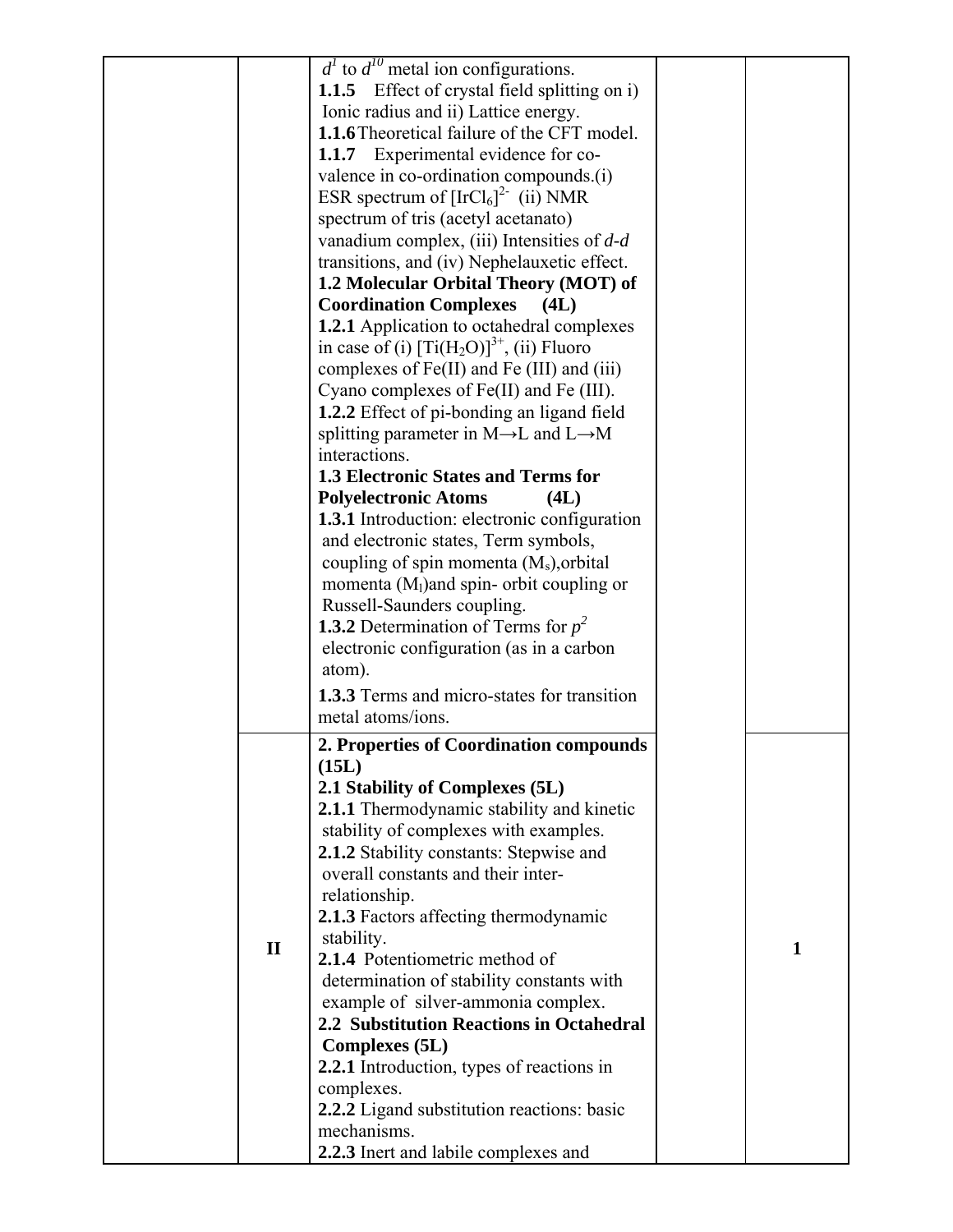|     | electronic configurations and lability of<br>complexes.<br>2.2.4 Acid hydrolysis, base hydrolysis and<br>anation reactions.<br>2.3<br><b>Electronic Spectra</b><br>(5L)<br><b>2.3.1</b> Types of electronic transitions like<br>intra-ligand transitions, charge transfer<br>transitions and intra-metal transitions and<br>$(d-d \text{ or ligand field transitions for})$<br>transition metals).                                                                                                                                                                                                                                                                                                                                                                                            |              |
|-----|-----------------------------------------------------------------------------------------------------------------------------------------------------------------------------------------------------------------------------------------------------------------------------------------------------------------------------------------------------------------------------------------------------------------------------------------------------------------------------------------------------------------------------------------------------------------------------------------------------------------------------------------------------------------------------------------------------------------------------------------------------------------------------------------------|--------------|
|     | 2.3.2 Rules for electronic transitions: Spin<br>and Orbital or Laporte selection rules.<br>Orgel Diagrams for D Terms (i.e, $d^1$ , $d^4$ and<br>$d^6$ . $d^9$ electronic configurations) and its use<br>in interpretation of visible electronic<br>absorption spectra of these configurations.                                                                                                                                                                                                                                                                                                                                                                                                                                                                                               |              |
| III | <b>Organometallic Chemistry (15L)</b><br>3.1 Organometallic Compounds of main<br>group metals (6L)<br><b>3.1.1</b> Introduction: General synthetic<br>methods: (i) Oxidative addition, (ii) Metal-<br>Metal exchange (Transmetallation), (iii)<br>Carbanion-Halide exchange, (iv) Metal<br>Hydrogen exchange and (v) Methylene<br>insertion reactions.<br><b>3.1.2</b> Chemical rections: (i) Reactions with<br>oxygen, (ii) Alkylation and arylation<br>reactions (iii) Reactions with protic<br>reagents and (iv) Complex formation<br>reactions.<br>3.2<br>Organometallic compounds of<br>transition metals<br>(9L)<br>3.2.1 Synthesis, structure, reactions and of<br>ferrocene.<br>3.2.2 Bonding in ferrocene on the basis of<br>VBT.<br>3.2.3 Bonding in Re and Mo halide<br>complexes. | $\mathbf{1}$ |
| IV  | <b>Some Selected Topics (15L)</b><br>4.1 Inorganic Polymers (3L)<br>4.1.1 Various methods of classification with<br>examples.<br>4.1.2<br>Chemistry of borazine with<br>reference to preparation, properties,<br>structures, bonding and applications.<br><b>Characteristics and Treatment</b><br>4.2                                                                                                                                                                                                                                                                                                                                                                                                                                                                                         | $\mathbf{1}$ |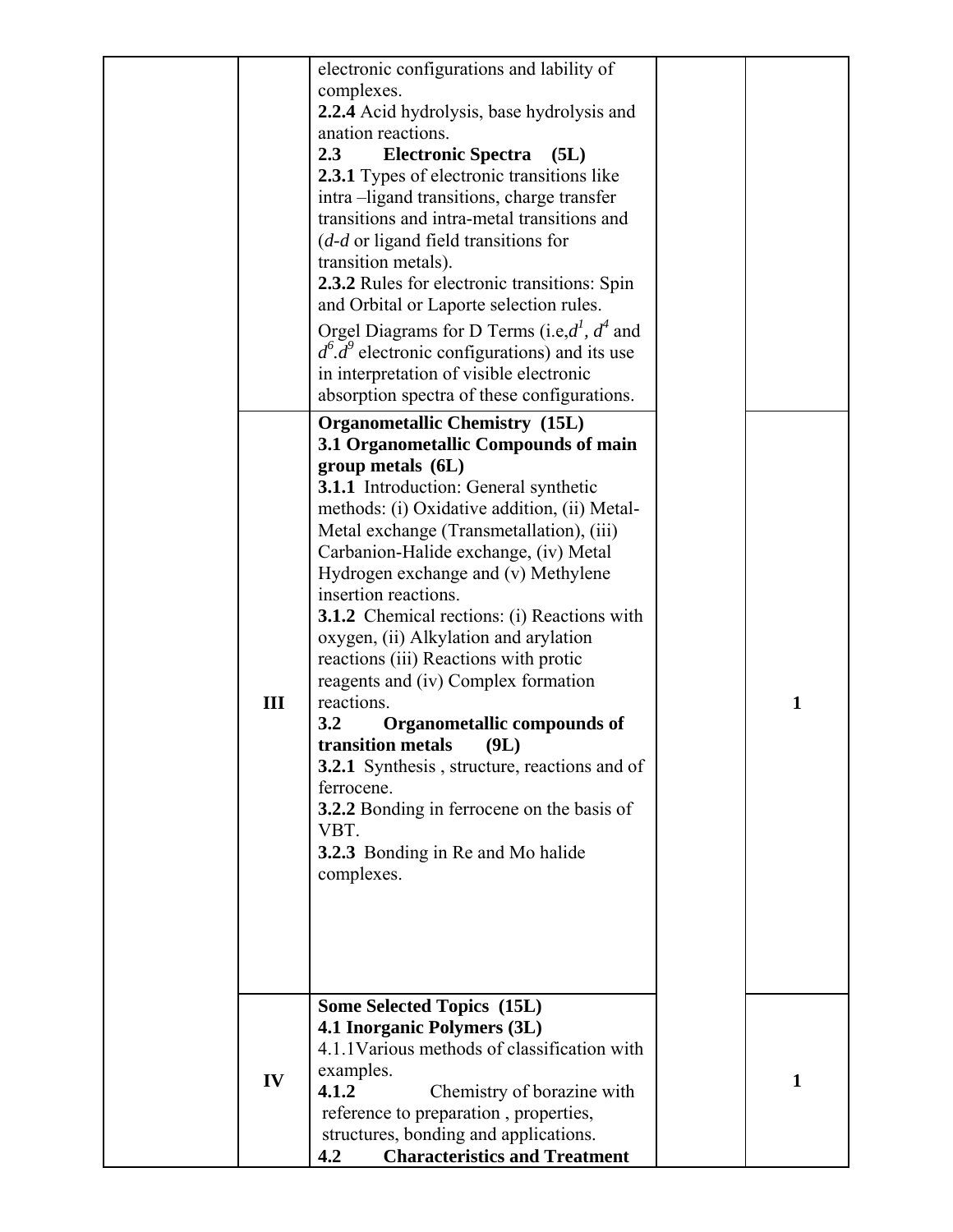|                |   | of Liquid Effluent<br>(06L)<br>4.2.2<br>Characterization of waste:<br>biochemical oxygen demand (BOD),<br>chemical oxygen demand (COD), total<br>organic carbon (TOC), aerobic and<br>anaerobic processes.<br>4.2.3<br>Removing of solid<br>contaminants, physical and chemical<br>principles such as coagulation, flocculation<br>and sedimentation.<br>4.2.4<br>Primary, secondary and<br>tertiary of liquid effluents.<br>4.3<br><b>Nanomaterials</b><br>(04L)<br>4.3.2<br>Introduction and importance<br>of nanomaterials.<br>4.3.3<br>Properties (Comparison<br>between bulk and nanomaterials): (i)<br>Optical properties, (ii) Electrical<br>conductivity, and (iii) Mechanical<br>properties.<br>Forms of nanomaterials:<br>4.3.4<br>nanofilms, nanolayers, nanotubes,<br>nanowires, and nanoparticles.<br>Chemical methods of<br>4.3.5<br>preparation: (i) Colloidal route, and (ii) Sol-<br>gel method.<br><b>4.5 Inorganic Pharmaceuticals (2L)</b><br>4.4.2<br>Gastrointestinal agents viz.,<br>(i) antacids (aluminium hydroxide, milk of<br>magnesia, sodium bicarbonate and (ii)<br>cathartics (magnesium sulphate and sodium<br>phosphate).<br>Topical agents viz., (i) protectives and<br>adsorbents (talc, calamine), (ii)<br>antimicrobial agents (potassium<br>permanganate, tincture iodine, boric acid)<br>and astringents (alum). |     |   |
|----------------|---|----------------------------------------------------------------------------------------------------------------------------------------------------------------------------------------------------------------------------------------------------------------------------------------------------------------------------------------------------------------------------------------------------------------------------------------------------------------------------------------------------------------------------------------------------------------------------------------------------------------------------------------------------------------------------------------------------------------------------------------------------------------------------------------------------------------------------------------------------------------------------------------------------------------------------------------------------------------------------------------------------------------------------------------------------------------------------------------------------------------------------------------------------------------------------------------------------------------------------------------------------------------------------------------------------------------------------------------------------------|-----|---|
| <b>USCH603</b> | I | 1.1 Spectroscopy<br>(15L)<br>1.1.1 Introduction : Electromagnetic<br>spectrum, units of wavelength and<br>frequency.<br>1.1.2 UV- Visible Spectroscopy: Basic<br>theory, solvents, nature of UV-VIS<br>spectrum, concept of Chromophore,<br>auxochrome, bathochromic<br>shift, Hypsochromic shift hyperchromic                                                                                                                                                                                                                                                                                                                                                                                                                                                                                                                                                                                                                                                                                                                                                                                                                                                                                                                                                                                                                                           | 2.5 | 1 |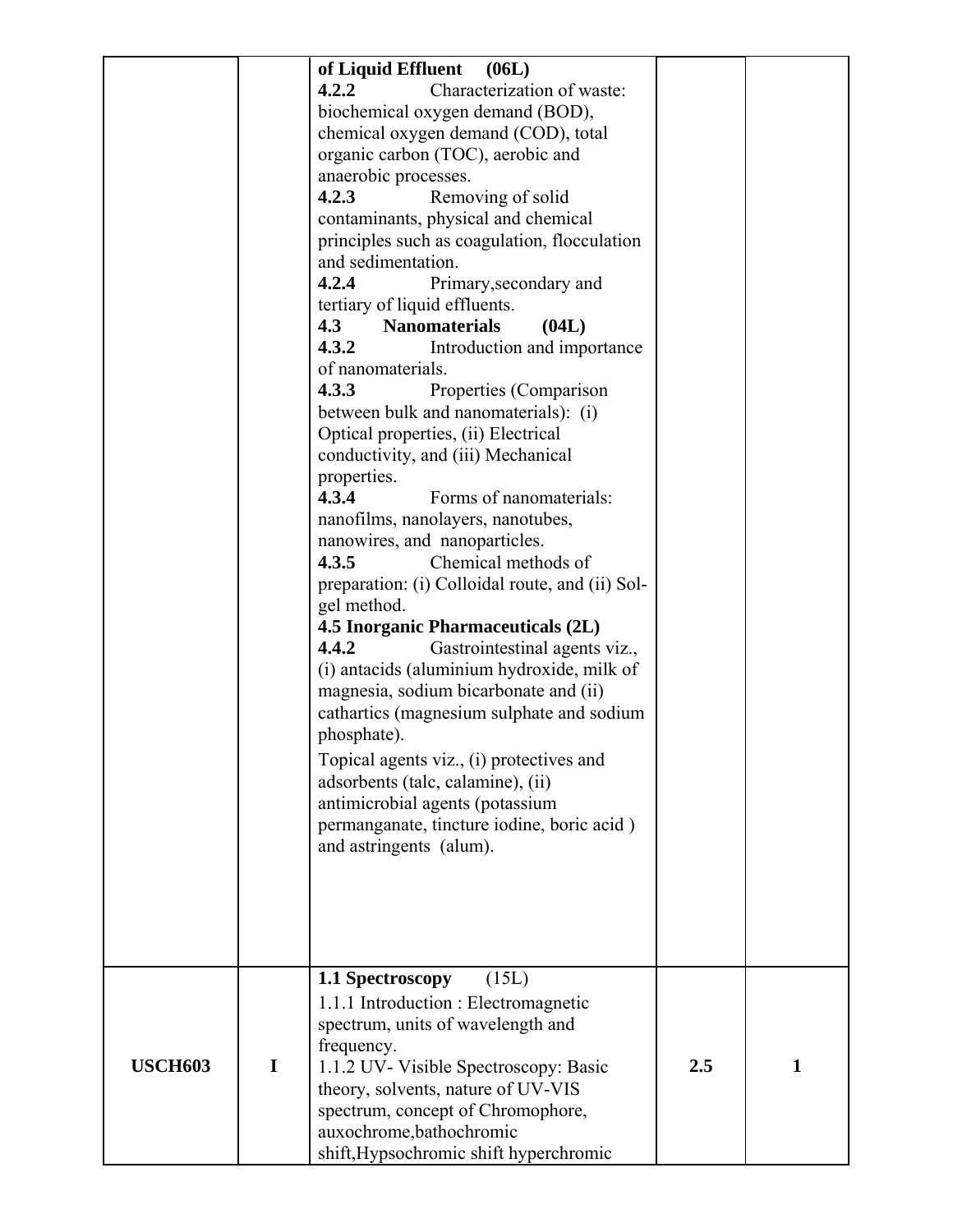|              | effect and chromophore-auxochrome                    |              |
|--------------|------------------------------------------------------|--------------|
|              | interactions.                                        |              |
|              | 1.1.3 IR Spectrocopy: Basic theory, nature           |              |
|              | of IR spectrum, selection rule, fingerprint          |              |
|              | region.                                              |              |
|              | 1.1.4 PMR Spectroscopy: Basic theory of              |              |
|              | NMR, nature of PMR spectrum, chemical                |              |
|              | shift ( $\partial$ unit), standard for PMR, solvents |              |
|              | used. Factors affecting chemical shift:              |              |
|              | $(1)$ inductive effect $(2)$ anisotropic effect      |              |
|              | (with reference to $C=C, C\equiv C, C=O$ and         |              |
|              | benzene ring). Spin-spin coupling and                |              |
|              | coupling constant. Proton exchange-                  |              |
|              | application of deuterium exchange                    |              |
|              | , Application of PMR in structure                    |              |
|              | determination.                                       |              |
|              | 1.1.5 Spectral characteristics of following          |              |
|              | classes of organic compounds, including              |              |
|              | benzene and monosubstituted benzenes,                |              |
|              | with respect to UV-VIS, IR, PMR:                     |              |
|              | $(1)$ alkanes $(2)$ alkenes and polyenes $(3)$       |              |
|              | alkynes (4) haloalkanes (5) alcohols                 |              |
|              | $(6)$ carbonyl compounds $(7)$ ethers $(8)$          |              |
|              | carboxylic acids (9) esters (10)amines               |              |
|              | (11) amides (broad regions characteristic of         |              |
|              | different groups are expected).                      |              |
|              | 1.1.6 Mass Spectrometry: Basic                       |              |
|              | theory. Nature of mass spectrum. General             |              |
|              | rules of fragmentation. Importance of -              |              |
|              | molecular ion peak, isotopic peaks,                  |              |
|              | basepeak, Nitrogen rule. Illustrative                |              |
|              | fragmentation of alkanes and aliphatic               |              |
|              | carbonyl compounds (No Mclafferty                    |              |
|              | rearrangement).                                      |              |
|              | 1.1.7 Problems of structure elucidation of           |              |
|              | simple organic compounds using individual            |              |
|              | or combined use of the above spectroscopic           |              |
|              | technique are expected. (index of                    |              |
|              | hydrogen deficiency should be the first step         |              |
|              |                                                      |              |
|              | in solving the problems).                            |              |
|              |                                                      |              |
|              | 2.1 Polymers (11L)                                   |              |
|              | 2.1.1 Introduction: General idea of                  |              |
|              | monomers, polymers, and polymerization,              |              |
|              | natural and synthetic polymers.                      |              |
| $\mathbf{I}$ | Homoplymers and copolymers.                          | $\mathbf{1}$ |
|              | Classification of polymers- Plastic, fibres,         |              |
|              | resins, elastomers. Thermoplastics and               |              |
|              | thermosets. Copolymers-alternating, block,           |              |
|              | random, graft.                                       |              |
|              | 2.1.2 Mechanism of free radical addition             |              |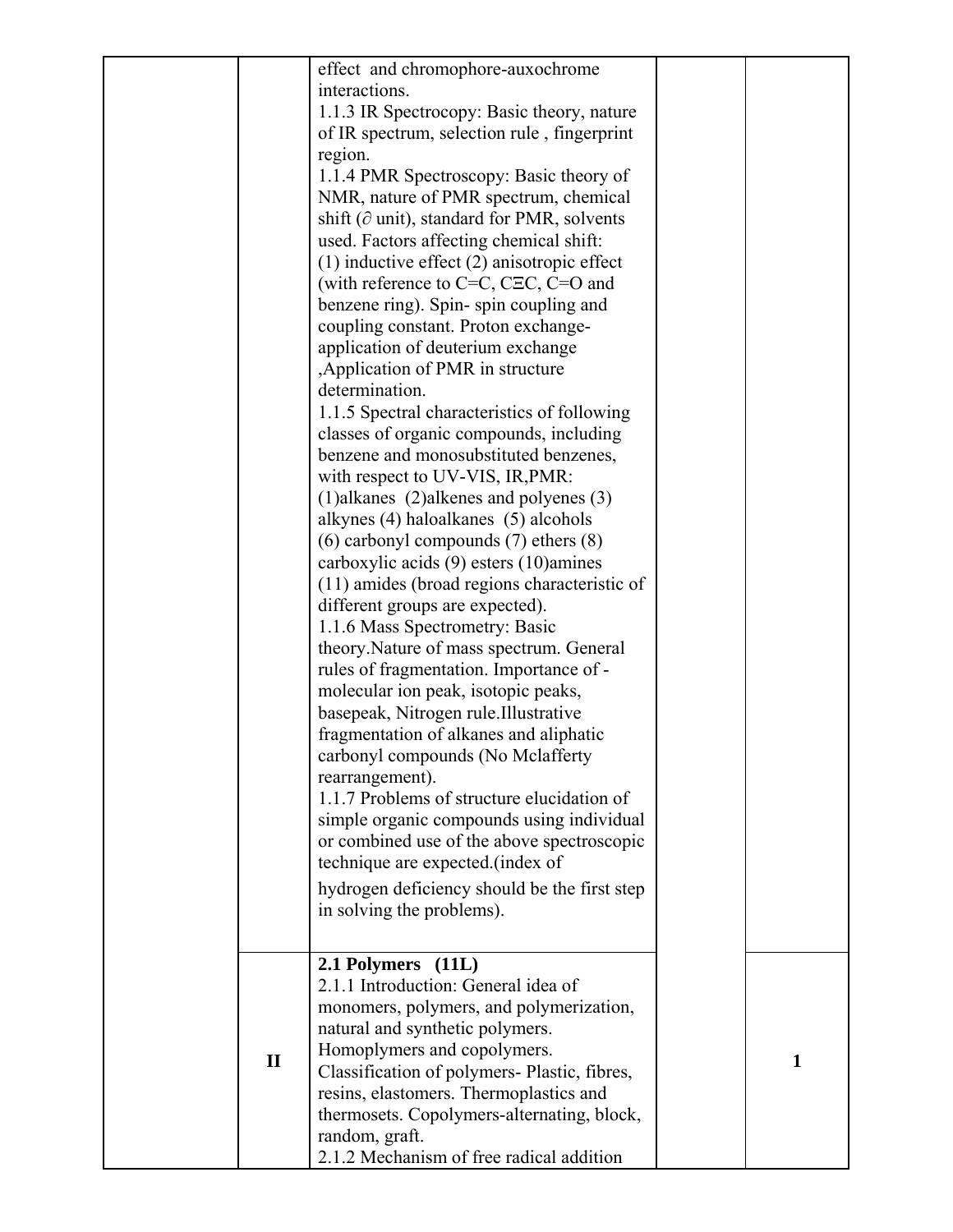|     | polymerization.                                      |              |
|-----|------------------------------------------------------|--------------|
|     | 2.1.3 Elastomers: Natural and synthetic              |              |
|     |                                                      |              |
|     | rubbers. Diene polymerization: 1,2- and              |              |
|     | 1,4- addition (cis and trans) polymerization         |              |
|     | of isoprene. 1,3-Butadiene-styrene                   |              |
|     | copolymer.                                           |              |
|     | 2.1.4 Stereochemistry of polymers:                   |              |
|     |                                                      |              |
|     | Tacticity. Role of Ziegler-Natta catalyst            |              |
|     | (co- ordination polymerization) in directing         |              |
|     | the tacticity in polypropylene (no                   |              |
|     | mechanism).                                          |              |
|     | 2.1.5 Preparation & use of polymers:                 |              |
|     | (1) Addition polymers: (a) polyethylene              |              |
|     |                                                      |              |
|     | (b)polypropylene (c) PVC (d) polystyrene             |              |
|     | (e) polyacrylonitrile (f) polyvinylalcohol           |              |
|     | $(g)$ Teflon.                                        |              |
|     | (2) Condensation Polymers: (a) Polyesters            |              |
|     | (b) polyamides (c) polyurethans (d)phenol-           |              |
|     | formaldehyde resin (e) epoxy resin (f)               |              |
|     | polycarbonates.                                      |              |
|     |                                                      |              |
|     | 2.1.6 Recyclable polymers. Biodegradable             |              |
|     | polymers and their uses. Biomedical use of           |              |
|     | polymers.                                            |              |
|     | 2.1.7 Additives to polymers: Plasticizers            |              |
|     | stabilizers and fillers. (The students are           |              |
|     | expected to identify monomers in a given             |              |
|     | polymer and draw the structure of a                  |              |
|     |                                                      |              |
|     | polymer from a given set of monomers).               |              |
|     | 2.2 Photochemistry                                   |              |
|     | 2.2.1 Introduction: Difference between               |              |
|     | thermal and photochemical reactions.                 |              |
|     | Jablonski diagram, singlet and triple states,        |              |
|     | allowed and forbidden transitions, fate of           |              |
|     | excited molecules, photosensitization.               |              |
|     |                                                      |              |
|     | 2.2.2 Photochemical reactions of olefins:            |              |
|     | photoisomerisation, photochemical                    |              |
|     | rearrangement of 1,4-dienes (di $\pi$ methane)       |              |
|     | 2.2.3 Photochemistry of carbonyl                     |              |
|     | compounds: Norrish I, Norrish II cleavages,          |              |
|     | Photo reduction (e.g. benzophenone to                |              |
|     | benzpinacol).                                        |              |
|     | 3.1 Catalysts and Reagents (5L)                      |              |
|     |                                                      |              |
|     | Study of the following catalysts and                 |              |
|     | reagents with respect to functional group            |              |
|     | transformations and selectivity (no                  |              |
| III | mechanism).                                          | $\mathbf{1}$ |
|     | 3.1.1 Catalysts: Catalysts for                       |              |
|     | hydrogenation: Raney Ni, Pt and PtO <sub>2</sub> :   |              |
|     | C=C, CN, NO <sub>2</sub> , aromatic ring; Pd/C: C=C, |              |
|     |                                                      |              |
|     | COCl→CHO (Rosenmund); Lindlar                        |              |
|     | catalyst: alkynes; Wilkinson's catalyst for          |              |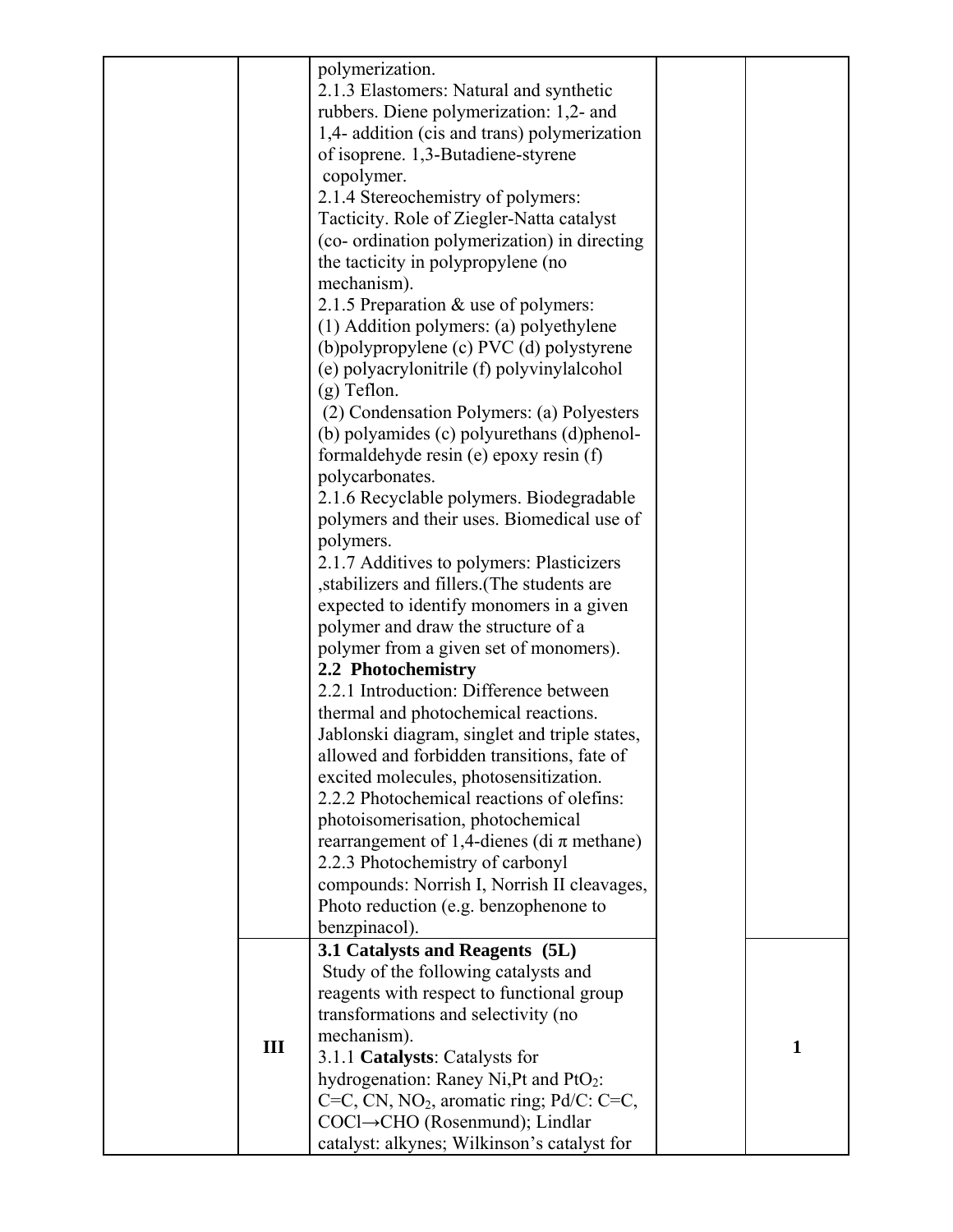|    | stereo selective reduction of olefins.<br>3.1.2 <b>Reagents</b> : $(1)LiA1H_4$ and Red-Al:<br>reduction of CO,COOR, CN, $NO2$ . (2)<br>NaBH <sub>4</sub> : reduction of CO (3) SeO <sub>2</sub> :<br>hydroxylation of allylic and benzylic<br>positions, oxidation of CH <sub>2</sub> , alpha to CO to<br>$CO.(5)$ mCPBA and R-OOH/H <sub>2</sub> O <sub>2</sub> for<br>epoxidation of $C=C.$ (6) NBS: allylic and<br>benzylic bromination of position alpha to<br>CO.<br>3.2 Natural Products (10L)<br>3.2.1 Introduction: Primary and secondary<br>metabolites. Introduction to the following<br>natural products with respect to the sources<br>and classes. (Structures of the<br>compounds specified below are expected).<br>(a) Terpene: Isoprene and special isoprene<br>rule. $\alpha$ -terpeniol, citral, camphor, $\alpha$ -pinene.<br>(b) Alkaloids: nicotine, atropine.<br>(c) Vitamins: Vitamins A and C.<br>(d) Hormones: adrenaline, thyroxine.<br>(e) Steroids: cholesterol, progesterone.<br>3.2.2 Structure determination of natural<br>products: 3.2.2.1 Ozonolysis in terpenoids-<br>Examples of open chain and monocyclic<br>monoterpenes. 3.2.2.2 Hofmann exhaustive<br>methylation and degradation in alkaloids -<br>simple open chain and monocyclic<br>amines.3.2.2.3 Structure determination of<br>citral and nicotine through degradation<br>studies. Total synthesis of degradation<br>studies. Total synthesis of (i) Citral from<br>3-methylbutan-1-ol (ii) Nicotine from<br>nicotinic acid.<br>Commercial importance of<br>3.2.4<br>terpenoids and alkaloids: |              |
|----|----------------------------------------------------------------------------------------------------------------------------------------------------------------------------------------------------------------------------------------------------------------------------------------------------------------------------------------------------------------------------------------------------------------------------------------------------------------------------------------------------------------------------------------------------------------------------------------------------------------------------------------------------------------------------------------------------------------------------------------------------------------------------------------------------------------------------------------------------------------------------------------------------------------------------------------------------------------------------------------------------------------------------------------------------------------------------------------------------------------------------------------------------------------------------------------------------------------------------------------------------------------------------------------------------------------------------------------------------------------------------------------------------------------------------------------------------------------------------------------------------------------------------------------------------------------------------------------------|--------------|
|    |                                                                                                                                                                                                                                                                                                                                                                                                                                                                                                                                                                                                                                                                                                                                                                                                                                                                                                                                                                                                                                                                                                                                                                                                                                                                                                                                                                                                                                                                                                                                                                                              |              |
|    |                                                                                                                                                                                                                                                                                                                                                                                                                                                                                                                                                                                                                                                                                                                                                                                                                                                                                                                                                                                                                                                                                                                                                                                                                                                                                                                                                                                                                                                                                                                                                                                              |              |
|    | Synthesis of camphor from $\alpha$ -<br>pinene, $\alpha$ and $\beta$ ionones,<br>geraniol and nerol from citral.                                                                                                                                                                                                                                                                                                                                                                                                                                                                                                                                                                                                                                                                                                                                                                                                                                                                                                                                                                                                                                                                                                                                                                                                                                                                                                                                                                                                                                                                             |              |
|    | 3.2.5                                                                                                                                                                                                                                                                                                                                                                                                                                                                                                                                                                                                                                                                                                                                                                                                                                                                                                                                                                                                                                                                                                                                                                                                                                                                                                                                                                                                                                                                                                                                                                                        |              |
|    | 4.1 Organometallic Chemistry (5L)<br>4.1.1 Intoduction: Carbon-metal bond-<br>Nature, types reactivity.<br>4.1.2 Organo magnesium Compounds:                                                                                                                                                                                                                                                                                                                                                                                                                                                                                                                                                                                                                                                                                                                                                                                                                                                                                                                                                                                                                                                                                                                                                                                                                                                                                                                                                                                                                                                 |              |
| IV | Grignard reagent : Preparation, structure,<br>and stability, Reaction with compounds<br>containing acidic hydrogen, carbonyl<br>compounds, cyanides and $CO2$ .                                                                                                                                                                                                                                                                                                                                                                                                                                                                                                                                                                                                                                                                                                                                                                                                                                                                                                                                                                                                                                                                                                                                                                                                                                                                                                                                                                                                                              | $\mathbf{1}$ |
|    | 4.1.3 Organolithium Compounds:<br>Preparation using alkyl/aryl halides.<br>Reactions with compounds containing                                                                                                                                                                                                                                                                                                                                                                                                                                                                                                                                                                                                                                                                                                                                                                                                                                                                                                                                                                                                                                                                                                                                                                                                                                                                                                                                                                                                                                                                               |              |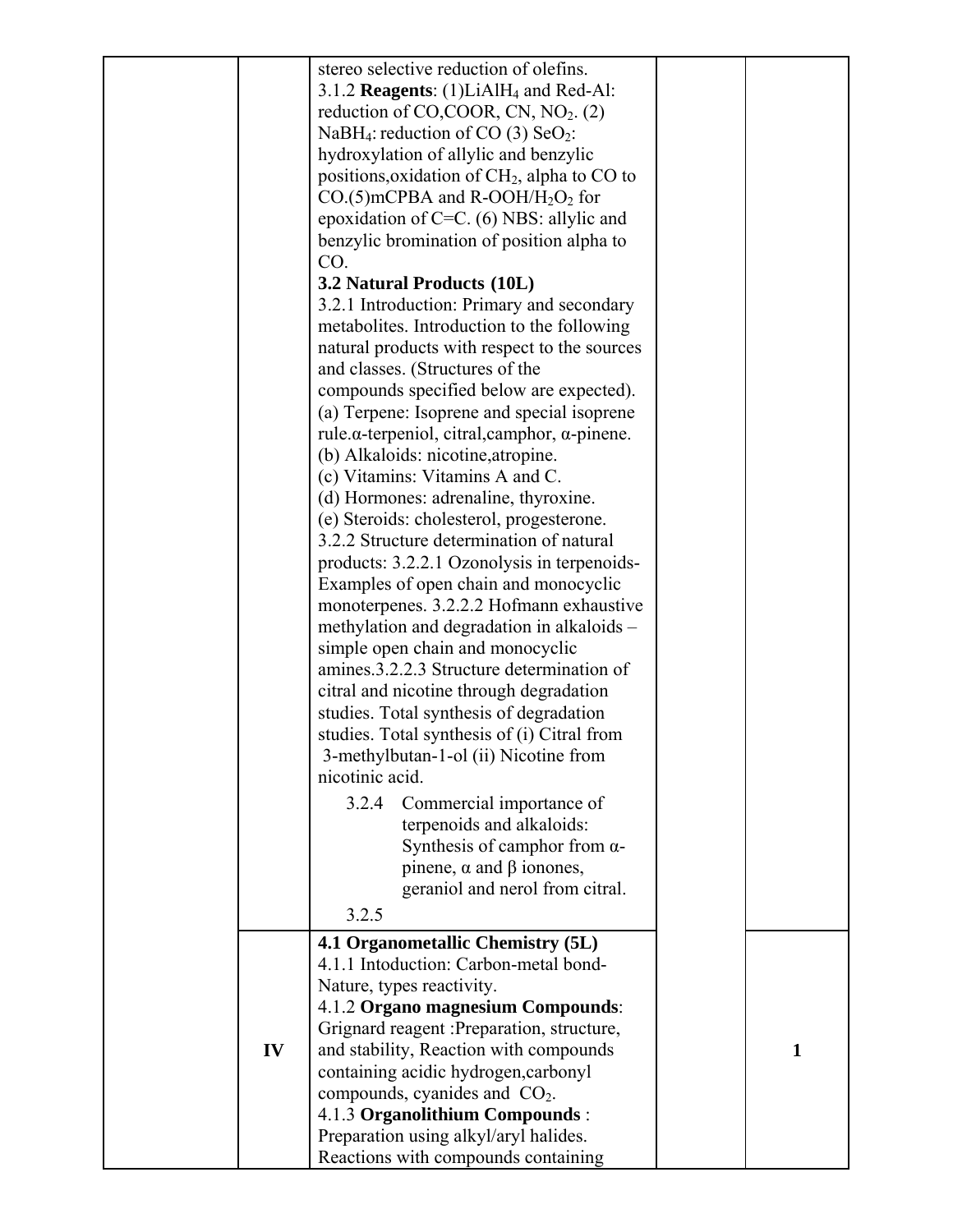|                |             | acidic hydrogen, alkyl halides, carbonyl<br>compounds, cyanides and CO <sub>2</sub> . Lithium<br>dialkyl cuprates: Preparation and reactions<br>with aliphatic /aromatic/vinylic halides.<br>4.1.4 Organozinc compounds: Preparation<br>of dialkyl zinc. Reaction with water, acid<br>chlorides and alkyl halides. Reformatsky<br>reaction (with mechanism).<br>4.2 Chemistry of some Important<br><b>Biomolecules:</b><br>(10L)<br>4.2.1 α-Amino acids:<br>Structure, configuration, Essential amino<br>acids and their abbreviations, classification,<br>Properties: pH dependency of ionic<br>structure and isoelectric point. Methods of<br>preparations: Strecker synthesis,<br>amidomalonate synthesis, Erlenmeyer<br>azalactone synthesis.<br>4.2.2 Polypeptides and Proteins:<br>Polypeptides: Peptide bond. Nomenclature<br>and representation of polypeptides.<br>Merrifields solid phase peptide synthesis<br>(example of di- and tri- peptides for<br>nomenclature and synthesis). Proteins:<br>Sources, types, functions, colloidal nature,<br>separation based on isoelectric point,<br>denaturation and functions. Partial and total<br>hydrolysis. General idea of primary,<br>secondary, tertiary and quartenary<br>structures.<br>4.2.3 Nucleic acids: Selective hydrolysis of<br>nucleic acids. Sugars and bases in nucleic<br>acids. Stuctures of nucleosides an<br>nucleotides in DNA and RNA. Structure of<br>nucleic acids (DNA and RNA): Base<br>pairing in nucleic acids. Importance of<br>nucleic acids-self duplication, protein<br>synthesis. |     |              |
|----------------|-------------|---------------------------------------------------------------------------------------------------------------------------------------------------------------------------------------------------------------------------------------------------------------------------------------------------------------------------------------------------------------------------------------------------------------------------------------------------------------------------------------------------------------------------------------------------------------------------------------------------------------------------------------------------------------------------------------------------------------------------------------------------------------------------------------------------------------------------------------------------------------------------------------------------------------------------------------------------------------------------------------------------------------------------------------------------------------------------------------------------------------------------------------------------------------------------------------------------------------------------------------------------------------------------------------------------------------------------------------------------------------------------------------------------------------------------------------------------------------------------------------------------------------------------------------------------------------------------|-----|--------------|
| <b>USCH604</b> | $\mathbf I$ | Electroanalytical methods. (15L)<br><b>1.1</b> D.C. Polaroghraphy (11L): Polarizable<br>and nonpolarizable electrodes, basic<br>principles, residual current, diffusion<br>current, limiting current, dropping mercury<br>electrode, supporting electrolyte half wave<br>potential, derivation of the polarographic<br>wave equation for a reversible reaction.<br>Ilkovic equation, oxygen interference and<br>its removal, maxima and maxima<br>suppressors, polarographic cell, qualitative                                                                                                                                                                                                                                                                                                                                                                                                                                                                                                                                                                                                                                                                                                                                                                                                                                                                                                                                                                                                                                                                            | 2.5 | $\mathbf{1}$ |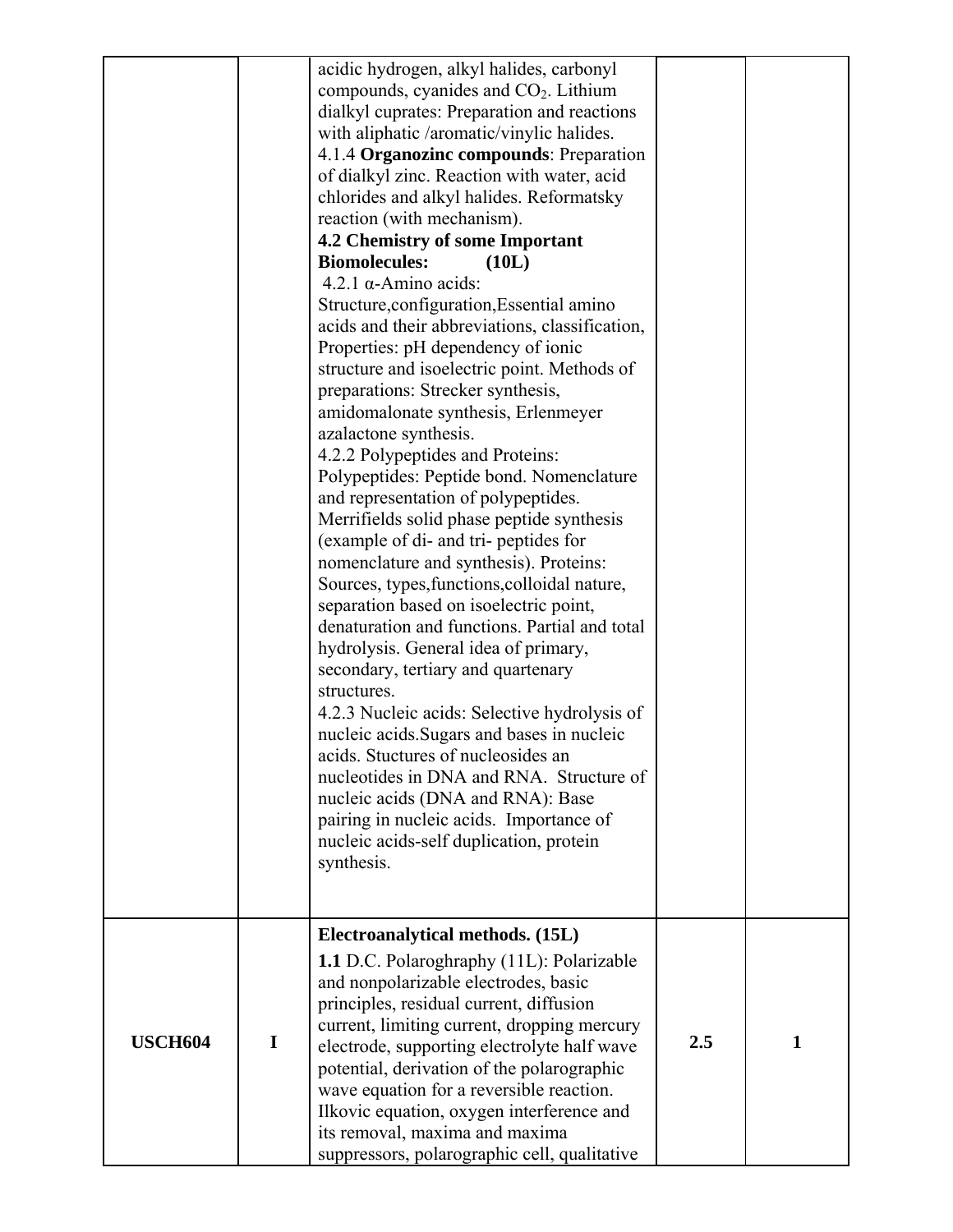|              | and quantitativeanalysis, calibration curve<br>and standard addition method, applications.<br>[Numerical problems expected]<br>1.2 Amperometric Titrations: Basic<br>principles, rotating platinum electrode and<br>nature of the titration curves, applications,<br>advantages and limitations.                                                                                                                                                                                                                                                                                                                                                                                                                                                                                                                                                                                                                                                                                                                                                                                                             |              |
|--------------|--------------------------------------------------------------------------------------------------------------------------------------------------------------------------------------------------------------------------------------------------------------------------------------------------------------------------------------------------------------------------------------------------------------------------------------------------------------------------------------------------------------------------------------------------------------------------------------------------------------------------------------------------------------------------------------------------------------------------------------------------------------------------------------------------------------------------------------------------------------------------------------------------------------------------------------------------------------------------------------------------------------------------------------------------------------------------------------------------------------|--------------|
| $\mathbf{I}$ | <b>Methods of separation-II (15L)</b><br>2.1 Gas chromatography (6L): Gas liquid<br>chromatography, basic principles retention<br>time, retention volume, resolution, peak<br>width theoretical plates. HETP,<br>instrumentation, columns, detectors,<br>applications.<br>2.2 High Performance Liquid<br>Chromatography (4L): Instrumentation,<br>types of elution, U.V. and I.R. detector and<br>applications<br>2.3 Ion Exchange Chromatography (5L):<br>Types of ion exchangers, mechanism of ion<br>exchange, selectivity coefficients and<br>separation factors, capacity and its<br>determination, factors affecting the<br>separation of ions, applications.                                                                                                                                                                                                                                                                                                                                                                                                                                          | $\mathbf{1}$ |
| III          | <b>Treatment of analytical data-II and</b><br>Titrimetric analysis-II (15L)<br><b>3.1</b> Treatment of Analytical Data (6L):<br>Distribution of random errors, Gaussian<br>curve, students' t, confidence limits and<br>confidence interval, criteria for rejection of<br>result: 2.5d rule, 4.0 rule and Q test, F teset,<br>testing for significance, null hypothesis,<br>method of averages, least squares method.<br>Numerical problems expected]<br>3.2 Complexometric Titrations (5L):<br>General introduction, EDTA titrations,<br>advantages and limitations of EDTA as the<br>titrant, absolute and conditional formation<br>constants of metal EDTA complexes,<br>construction of titration curves, types of<br>EDTA titrations, methods of increasing the<br>selectivity of EDTA as a titrant,<br>metallochromic indicators, theory and<br>applications.<br>3.3 Redox Titrations (4L): General<br>introduction, theory of redox indicators,<br>criterion for choosing an indicator for a<br>redox titration, construction of the titration<br>curves in the case of $(1)$ Fe $(II)$ Vs. Ce $(IV)$ | $\mathbf{1}$ |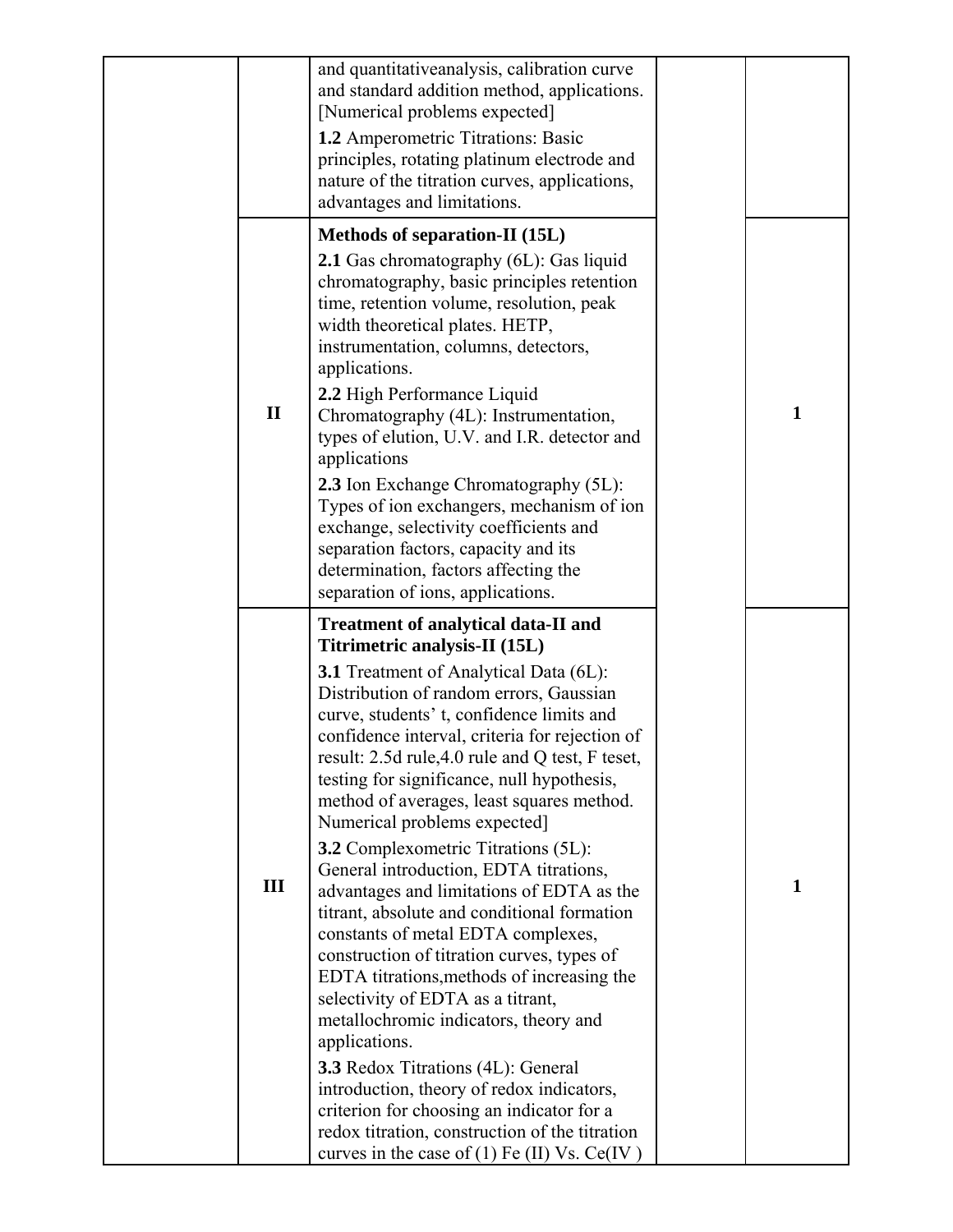|    | (2) Fe (II) Vs. dichromate, use of diphenyl<br>amine and ferroin as redox indicators.                                                                                                                                                                                                                                                                                                                                                                                                                                                                                                                               |  |
|----|---------------------------------------------------------------------------------------------------------------------------------------------------------------------------------------------------------------------------------------------------------------------------------------------------------------------------------------------------------------------------------------------------------------------------------------------------------------------------------------------------------------------------------------------------------------------------------------------------------------------|--|
| IV | <b>Concepts in Quality and miscellaneous</b><br>methods (15L)<br><b>4.1</b> Total quality management (5L) :<br>concept of quality, quality control, quality<br>assurance total quality management, ISO<br>series, Good laboratory practices<br><b>4.2 Mass Spectrometry (2L): Basic</b><br>principles, introduction of components only<br><b>4.3</b> Thermal Methods (5L): Classification<br>of thermal methods, thermogravimetric<br>analysis, basic principles, instrumentation<br>factors affecting the TG curve, applications<br>4.4 Introduction to Radio Analytical<br>Techniques (3L): Classification of the |  |
|    | techniques, introduction to neutron<br>activation analysis and its applications.                                                                                                                                                                                                                                                                                                                                                                                                                                                                                                                                    |  |

| l facucais     |                                                                                                                                                                                  |   |   |  |  |
|----------------|----------------------------------------------------------------------------------------------------------------------------------------------------------------------------------|---|---|--|--|
|                | <b>Practicals of Course USCH601</b>                                                                                                                                              |   |   |  |  |
|                | <b>Physical Practicals</b>                                                                                                                                                       |   |   |  |  |
|                | <b>Chemical Kinetics -</b>                                                                                                                                                       |   |   |  |  |
|                | To determine the energy of activation for the<br>acid catalysed hydrolysis of methyl acetate.                                                                                    |   |   |  |  |
|                | <b>Partition coefficient</b>                                                                                                                                                     |   |   |  |  |
|                | To determine the equilibrium constant for the<br>reaction KI + $I_2$ KI <sub>3</sub> by partition method.<br>(Partion coefficient of I <sub>2</sub> between CCl <sub>4</sub> and |   |   |  |  |
|                | water is to be given)                                                                                                                                                            |   |   |  |  |
| <b>USCHP07</b> | Potentiometry -                                                                                                                                                                  | 3 | 8 |  |  |
|                | 1. To determine the strength of the given<br>strong acid (HCl) by potentiometric                                                                                                 |   |   |  |  |
|                | titration using quinhydrone electrode<br>(Calculation of pH from E <sub>cell</sub> and the                                                                                       |   |   |  |  |
|                | plot of (a) $\frac{\Delta E}{\Delta V}$ against V                                                                                                                                |   |   |  |  |
|                | (b) pH against V graphs are expected).                                                                                                                                           |   |   |  |  |
|                | <b>OR</b>                                                                                                                                                                        |   |   |  |  |
|                | To determine pKa value of the given<br>weak monobasic acid ( $CH3COOH$ ) by<br>e.m.f. measurements.                                                                              |   |   |  |  |
|                | 2. To determine $E_{cal}$ at room temperature                                                                                                                                    |   |   |  |  |

### **Practicals**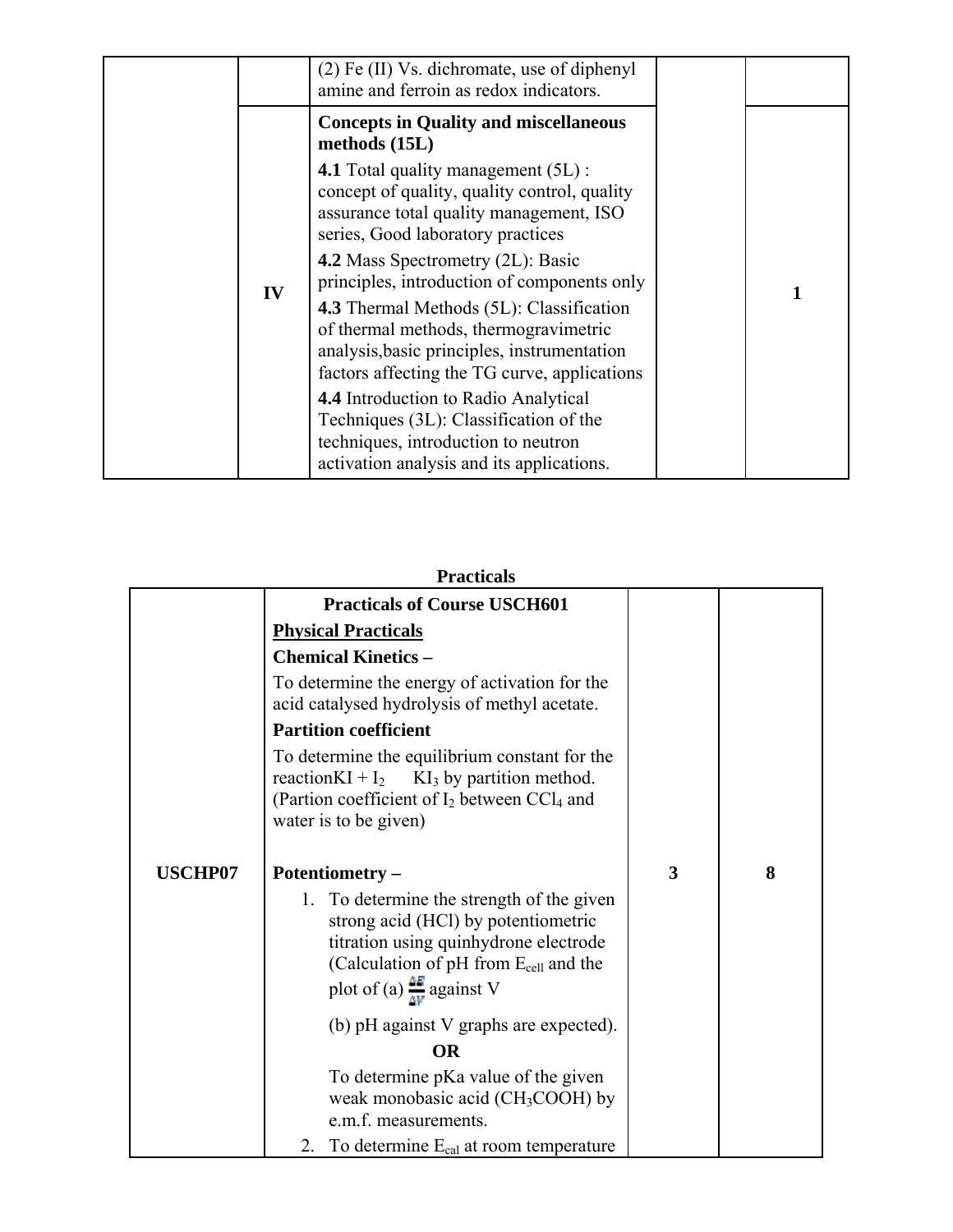|                | and using this value, determine<br>standard reduction potential of<br>$Ag/Ag+$ electrode at room<br>temperature. |   |   |
|----------------|------------------------------------------------------------------------------------------------------------------|---|---|
|                | Conductometry-                                                                                                   |   |   |
|                | To determine the amount of dibasic acid<br>(Oxalic acid) by conductometric titration<br>against strong base.     |   |   |
|                | <b>OR</b>                                                                                                        |   |   |
|                | To determine the relative strength of<br>monochloroacetic acid and acetic acid<br>conductometrically.            |   |   |
|                | <b>Course USCH602</b>                                                                                            |   |   |
|                | <b>Inorganic Practicals</b>                                                                                      |   |   |
|                | <b>Inorganic preparations</b>                                                                                    |   |   |
|                | 1. 8-(hydroxyquinolinao) magnesium (II)                                                                          |   |   |
|                | 2. Tris-(acetylacetonato) iron (III)                                                                             |   |   |
|                | 3. Bis-(Dimethylglyoximato) nickel (II)                                                                          |   |   |
|                | <b>Inorganic estimations/Analysis</b>                                                                            |   |   |
|                | 1. Acidity of a water sample.                                                                                    |   |   |
|                | 2. Fe (II) using KMnO <sub>4</sub>                                                                               |   |   |
|                | Al (back titration) complexometrically                                                                           |   |   |
|                |                                                                                                                  |   |   |
|                |                                                                                                                  |   |   |
|                |                                                                                                                  |   |   |
|                |                                                                                                                  |   |   |
|                |                                                                                                                  |   |   |
|                |                                                                                                                  |   |   |
|                |                                                                                                                  |   |   |
|                |                                                                                                                  |   |   |
|                |                                                                                                                  |   |   |
|                |                                                                                                                  |   |   |
|                |                                                                                                                  |   |   |
|                | <b>Practicals of Course USCH603</b>                                                                              |   |   |
| <b>USCHP08</b> | <b>Organic Practicals</b>                                                                                        |   |   |
|                | <b>Binary Mixture Separation</b>                                                                                 |   |   |
|                | Seperation of mixture containing $(VL + VVL)$<br>& $(S + VL)$ components.                                        | 3 | 8 |
|                | <b>Organic Preparations</b>                                                                                      |   |   |
|                | 1. Aniline/p-toluidine $\rightarrow$ N-Acetyl derivative                                                         |   |   |
|                | 2.<br>Salicylic acid/nitrobenzene/ Acetanilide<br>$\rightarrow$ Nitro derivative                                 |   |   |